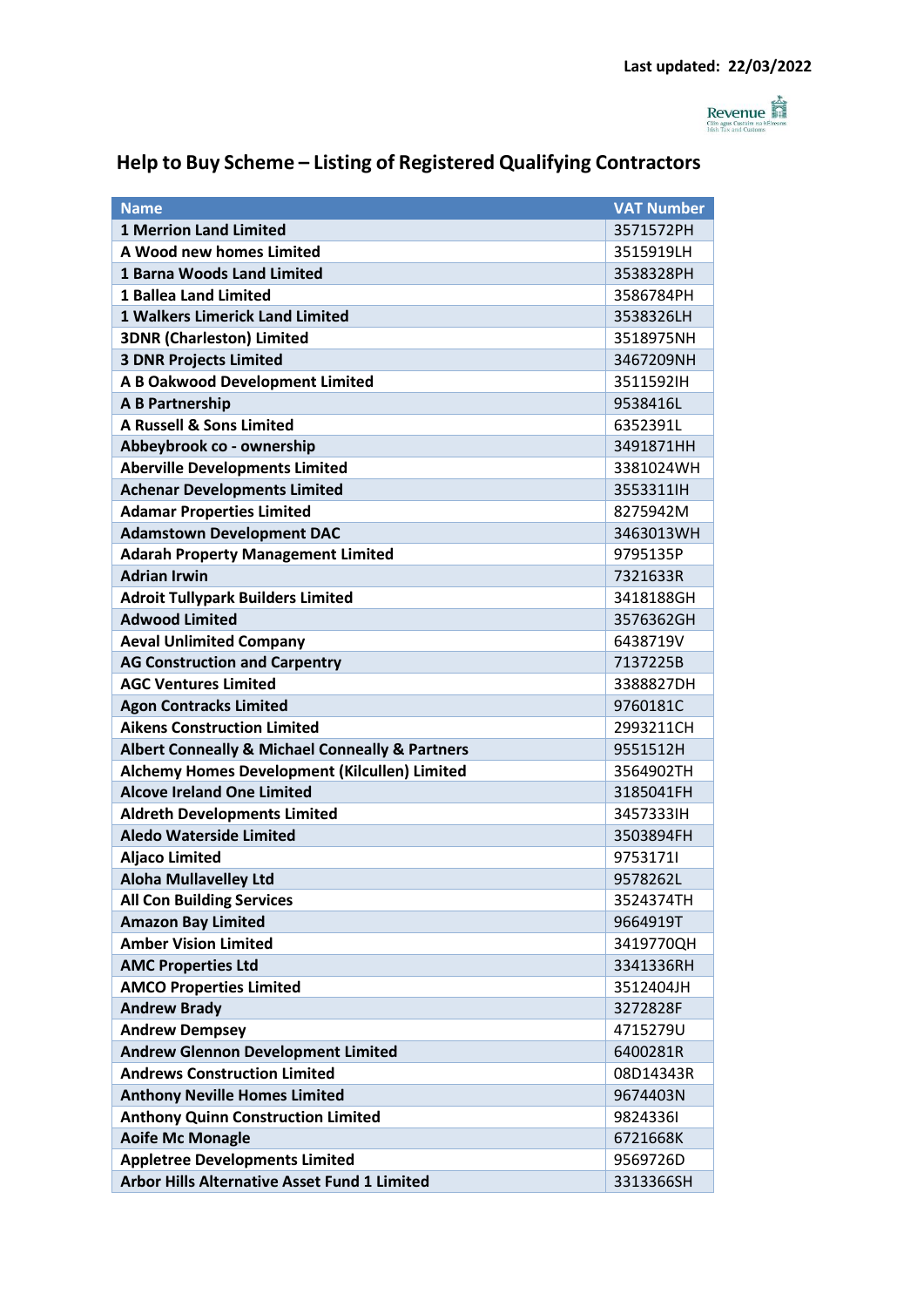

| <b>Arbour Hill Partnership</b>                        | 3428273DH |
|-------------------------------------------------------|-----------|
| <b>Ardain Developments Limited</b>                    | 3461307GH |
| <b>Ardent Lakeside Property Limited</b>               | 3437618MH |
| <b>Ardglen Construction Limited</b>                   | 6349436N  |
| <b>Ardsolas Homes Limited</b>                         | 3532454NH |
| <b>Ardstone Residential Partners Fund ICAV</b>        | 3408831WH |
| <b>Art Voyage Cork Limited</b>                        | 9769141M  |
| <b>Ashbourne Asset Holdings Limited</b>               | 3469187QH |
| <b>Ashford Residential Limited</b>                    | 3487677MH |
| <b>Aspect Developments (ADC) Limited</b>              | 3291629JH |
| <b>Aspect Homes (ADC) Limited</b>                     | 3690652EH |
| <b>Atlanteco Limited</b>                              | 3464782FH |
| <b>Aston Homes Limited</b>                            | 6377028G  |
| <b>Astra Construction Services Limited</b>            | 4859206V  |
| <b>ATG Properties Limited</b>                         | 3283394MH |
| <b>Austin Mac Hale</b>                                | 09F14199B |
| <b>Avanco Limited</b>                                 | 3430676OH |
| <b>Axis Construction Limited</b>                      | 064275021 |
| <b>B M Construction (Sligo) Limited</b>               | 4783513L  |
| <b>B Nevin Contracting Limited</b>                    | 6345837L  |
| <b>B W H Developments Limited</b>                     | 3189356EH |
| Balgriffin Cells p13-p15 Designated Activity Company  | 3435139NH |
| <b>Ballinaslaney Construction Limited</b>             | 6437934U  |
| <b>Ballisk Developments Limited</b>                   | 3482498KH |
| <b>Ballisk Homes Limited</b>                          | 3407685JH |
| <b>Ballon Property Holdings Unlimited Company</b>     | 6544756U  |
| <b>Ballymakenny Developments Limited</b>              | 3654794UH |
| <b>Ballymastone Properties</b>                        | 3380905DH |
| <b>Ballymore Craddockstown Developments Limited</b>   | 3431230CH |
| <b>Ballymore Developments Limited</b>                 | 82562830  |
| <b>Ballymore Ireland Contracting Services Limited</b> | 3517176BH |
| <b>Ballymore Land Limited</b>                         | 6381922G  |
| <b>Ballymore Naas Developments Limited</b>            | 3319431KH |
| <b>Ballymore Newbridge Developments Limited</b>       | 3611811BH |
| <b>Ballymore Property Developments Limited</b>        | 3461395GH |
| <b>Ballymore RCP Developments Limited</b>             | 3334194JH |
| <b>Ballymore River Walk Limited</b>                   | 3721849QH |
| <b>Ballymore Station Walk Limited</b>                 | 3671874PH |
| <b>Ballymount Contracting Limited</b>                 | 82975940  |
| <b>Ballymount Homes Limited</b>                       | 3664376IH |
| <b>Ballymount Properties Limited</b>                  | 3436234MH |
| <b>Ballyneerin Eco Developments Limited</b>           | 3442904RH |
| <b>Bandon Structures Limited</b>                      | 3398725BH |
| <b>Bannon Developments Limited</b>                    | 8292419R  |
| <b>Bardsley Developments Limited</b>                  | 6405556J  |
| <b>Barice Investments Limited</b>                     | 9783488J  |
| <b>Barraduff Homes Limited</b>                        | 3647631BH |
| <b>Barry White</b>                                    | 71011940  |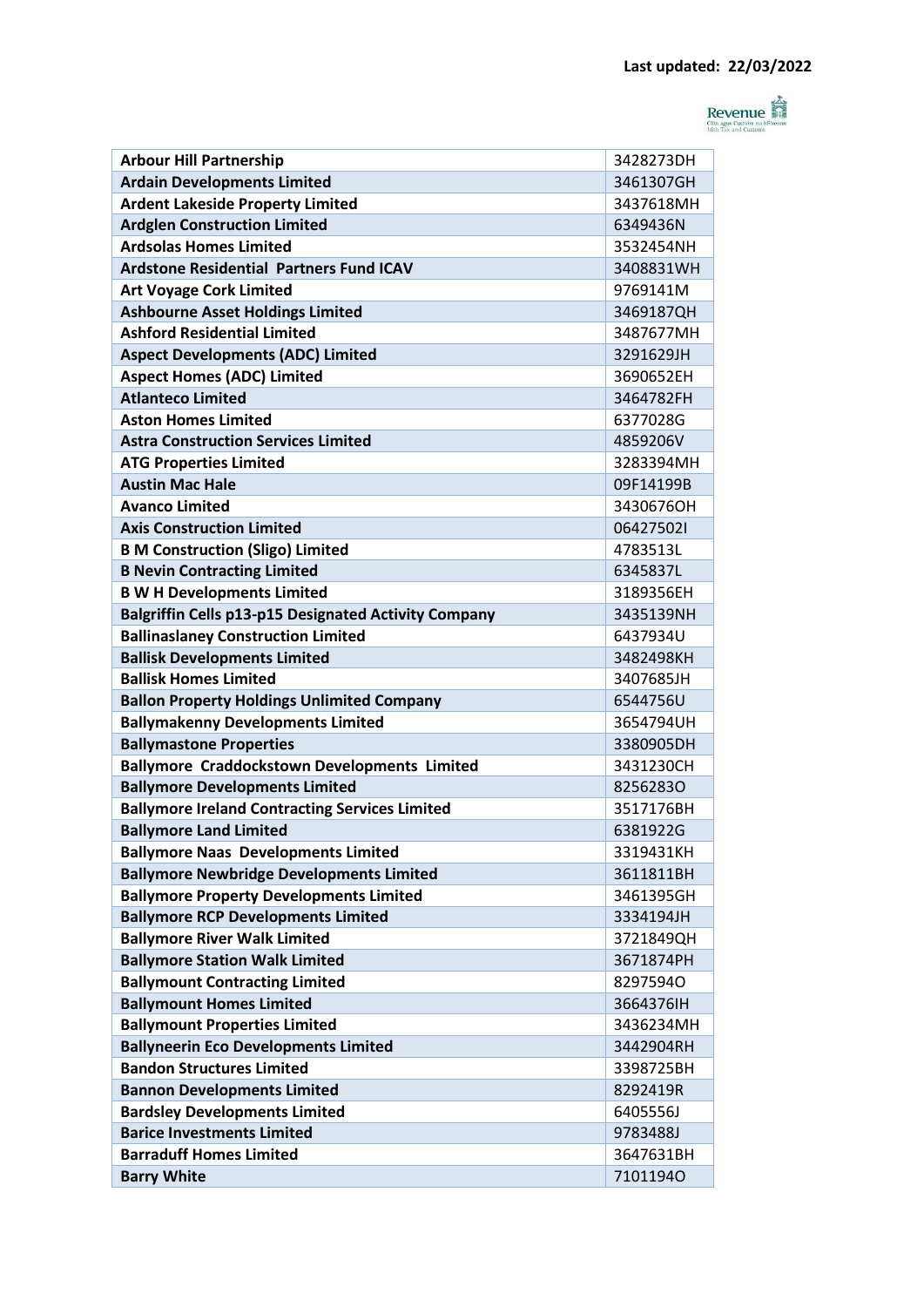

| <b>Barry White Construction Limited</b>                    | 9800317S  |
|------------------------------------------------------------|-----------|
| <b>Barth O' Neill</b>                                      | 5836322E  |
| <b>Beausang Plante Hire and Civil Engineering Limited</b>  | 3334133MH |
| <b>Beckett Developments Limited</b>                        | 3336894BH |
| <b>Beech Avenue Properties Limited</b>                     | 3405727MH |
| <b>Beech Tree Homes Limited</b>                            | 3383866LH |
| <b>Belgrave Contracting Limited</b>                        | 3723551BH |
| <b>Belindere Homes Limited</b>                             | 3623321AH |
| <b>Belville Building &amp; Construction Galway Limited</b> | 6550511W  |
| <b>Benduff Ireland Limited</b>                             | 97023220  |
| <b>Benduff Ireland (Bray) Limited</b>                      | 3696510OH |
| <b>Benford Limited</b>                                     | 9816880M  |
| <b>Benny O'Dwyer</b>                                       | 2076613F  |
| <b>Bernard Hennessy Limited</b>                            | 3395503OH |
| <b>Berwat Construction Limited</b>                         | 98488161  |
| <b>Best Brick Developments Limited</b>                     | 64174270  |
| <b>Bettystown Developments Limited</b>                     | 3467892EH |
| <b>Bilerrylane Limited</b>                                 | 3484428WH |
| <b>Birchdame limited</b>                                   | 3430064GH |
| <b>Birch Valley Developments Limited</b>                   | 3507258UH |
| <b>Bisgoal Limited</b>                                     | 3550132QH |
| <b>Bison Construction</b>                                  | 3187301PH |
| <b>Bittermill Limited</b>                                  | 3480121WH |
| <b>Blackpadd Construction Limited</b>                      | 9833377A  |
| <b>Blackthorn Close Developments Limited</b>               | 3762875AH |
| <b>Bloomfield Homes Limited</b>                            | 3253709QH |
| <b>Bluestar Developments Limited</b>                       | 3490816RH |
| <b>Bobmar Limited</b>                                      | 3291214DH |
| <b>Boderg Developments Limited</b>                         | 6423256W  |
| <b>Bohatch Building Company Limited</b>                    | 8263402K  |
| <b>Boscobelle Limited</b>                                  | 3740874WH |
| <b>Bourke Builders (Ballina) Limited</b>                   | 9D04269K  |
| <b>Bovale Developments U C</b>                             | 4736372E  |
| <b>Boyle Brothers Construction 2004 Limited</b>            | 6408333E  |
| <b>Boyle Brothers Development Limited</b>                  | 6592541T  |
| <b>Boyle Homes &amp; Development Limited</b>               | 6420817V  |
| <b>Brandon View Building Co Limited</b>                    | 6545880D  |
| <b>Bradley Brothers Limited</b>                            | 8D09033V  |
| <b>Braemar Construction Limited</b>                        | 3679724NH |
| <b>Breathnch Homes Ltd</b>                                 | 6441224L  |
| <b>Breengrove Limited</b>                                  | 6372211S  |
| <b>Brehon Construction Limited</b>                         | 3242460QH |
| <b>Bremore Partnership</b>                                 | 3376781MH |
| <b>Brendan Woods</b>                                       | 3733052J  |
| Brennan & McCann Developments (Coola) Limited              | 3616275FH |
| <b>Brian V Dorney</b>                                      | 8130787Q  |
| <b>Briargate Developments</b>                              | 97446731  |
| <b>Briargate Developments Ardglass Limited</b>             | 3292934TH |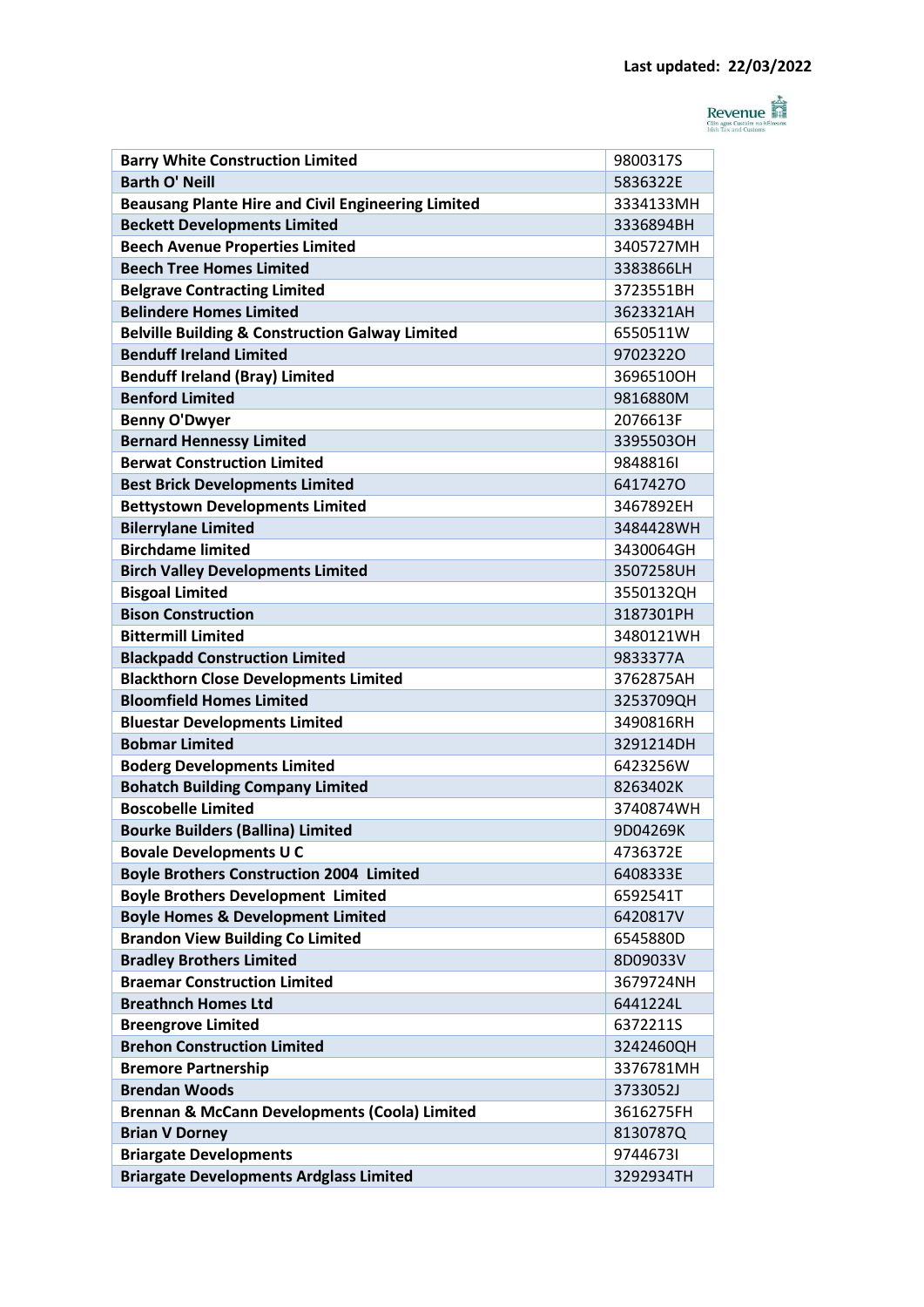

| <b>Briargate Developments Maynooth Limited</b>                     | 3405162NH |
|--------------------------------------------------------------------|-----------|
| <b>Briargate Developments Newbridge Limited</b>                    | 3577168PH |
| <b>Briargate Developments Rathangan Limited</b>                    | 3497355TH |
| <b>Brinkomar Designated Activity Company</b>                       | 3382330LH |
| <b>Broadcrest Limited</b>                                          | 3273794WH |
| <b>Brook Advantage Limited</b>                                     | 3345559LH |
| Broom Estates Limited & Hall Estates Limited t/a Broomhall Estates | 9555923C  |
| <b>Broomfield Construction Limited</b>                             | 8D21823A  |
| <b>Brouder Brothers Steel Limited</b>                              | 8267700P  |
| <b>BRTW Oranmore Limited</b>                                       | 3664288LH |
| <b>Buffdale Limited</b>                                            | 65842311  |
| <b>Bunruby Developments Limited</b>                                | 3405756TH |
| <b>Bunsen Investments Limited</b>                                  | 03183171H |
| <b>Burkeway Letteragh Limited</b>                                  | 3560855QH |
| <b>Byrne &amp; Byrne Building Limited</b>                          | 3476626HH |
| <b>Byrne &amp; Byrne Limited</b>                                   | 4603669K  |
| <b>Cahill Crafts Limited</b>                                       | 3282795W  |
| <b>Cairn Homes Properties Limited</b>                              | 3322548CH |
| <b>Calbro Construction (NI) Limited</b>                            | 9773399E  |
| <b>Callanan &amp; Walsh Construction Company Limited</b>           | 8222132B  |
| <b>Campbell &amp; Slevin Ireland Limited</b>                       | 6390310W  |
| <b>Canty Construction Co Limited</b>                               | 46571590  |
| <b>Capercross Investments Limited</b>                              | 8297202R  |
| <b>Caples Construction Limited</b>                                 | 8279184Q  |
| <b>Cappagh Homes Limited</b>                                       | 3232320RH |
| <b>Cappaglen Developments Limited</b>                              | 3612838DH |
| <b>Caraden Construction Limited</b>                                | 8266812V  |
| <b>Caraghcarraun Limited</b>                                       | 3435810RH |
| <b>Cardorl Limited</b>                                             | 3327562VH |
| <b>Careys Estates Doon Limited</b>                                 | 6340454Q  |
| <b>Carman Developments Limited</b>                                 | 3442232RH |
| <b>Carnhill Developments Limited</b>                               | 3417930CH |
| <b>Carnvalley Holdings Limited</b>                                 | 3325867KH |
| <b>Carragoon Construction Limited</b>                              | 8276950Q  |
| <b>Carrickmines Manor Limited (In Receivership)</b>                | 9776949F  |
| <b>Carrigbyrne Hill Construction Limited</b>                       | 3332175SH |
| <b>Carrigveagh Developments Limited</b>                            | 9653967T  |
| <b>Carroll Brothers Investment Limited</b>                         | 8270305D  |
| <b>Carroll Estates Dublin Limited</b>                              | 9733685E  |
| <b>Carroll Estates Roslyn Limited</b>                              | 3734526NH |
| <b>Carroll Phelan &amp; Schwer</b>                                 | 9665599J  |
| <b>Carty Construction Limited</b>                                  | 0364259C  |
| <b>Carty Developments Limited</b>                                  | 8277219W  |
| <b>Castle Keep Elm Limited</b>                                     | 3539545FH |
| <b>Castle Keep Sycamore Limited</b>                                | 3539541UH |
| <b>Castlekenny Homes Limited</b>                                   | 63492291  |
| Castle Rock Homes (Innishannon) Limited                            | 3411153VH |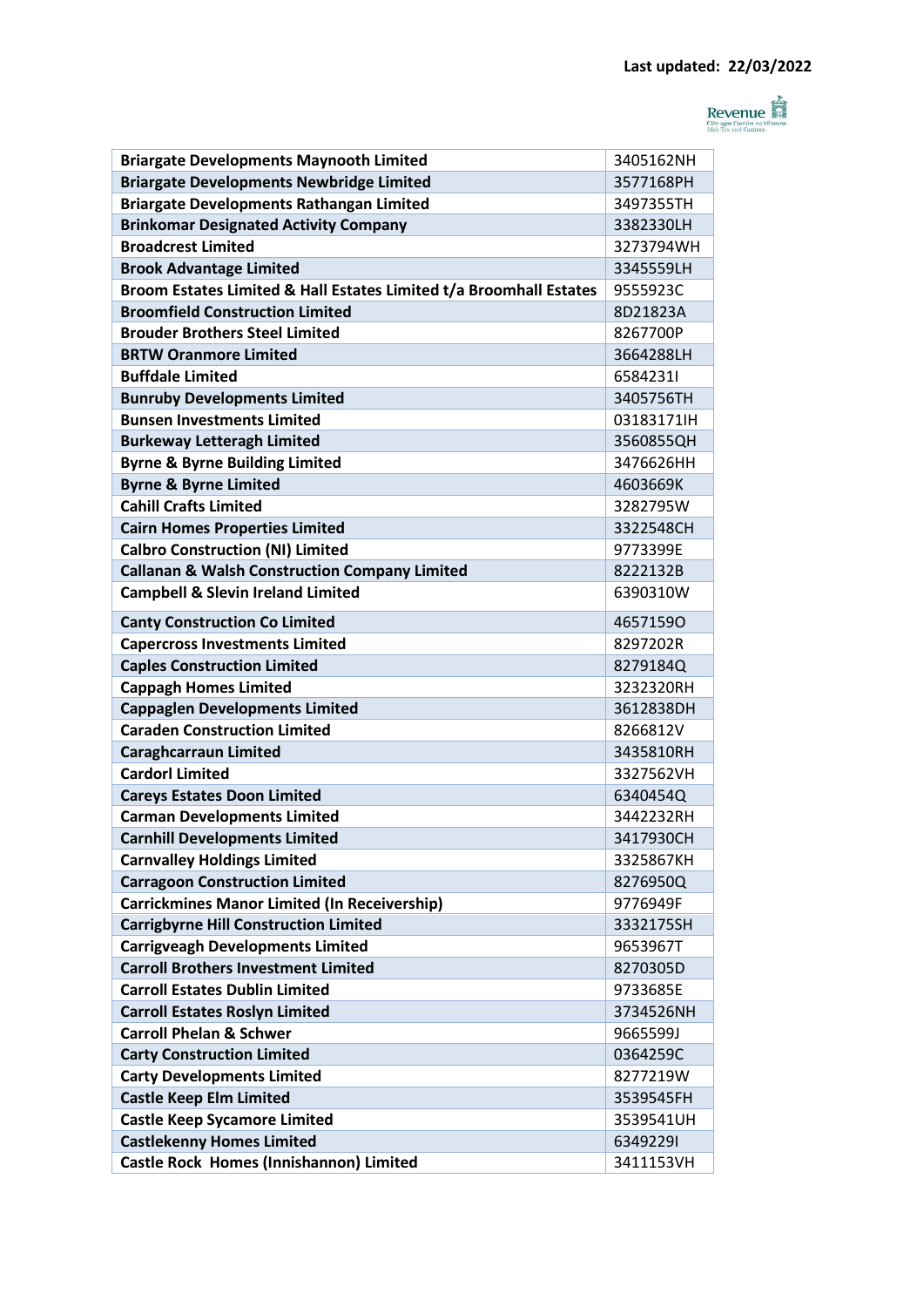

| <b>Castle Rock Homes (Midleton) Limited</b>                 | 3384586KH |
|-------------------------------------------------------------|-----------|
| <b>Castlemont Developments Limited</b>                      | 63886600  |
| <b>Castleoaks Properties Limited</b>                        | 9850488G  |
| <b>Castlethorn Construction</b>                             | 6560216D  |
| <b>Castlethorn Developments Rathborne Unlimited Company</b> | 3428291FH |
| <b>Castlethorn Developments (Belarmine)</b>                 | 3275926AH |
| <b>Catena Property Company Limited</b>                      | 35444551H |
| <b>Causeway Hospitality Limited</b>                         | 3496077MH |
| <b>Cavan Developments</b>                                   | 09D70933R |
| <b>Cavan Developments Kill Limited</b>                      | 3678872AH |
| <b>Caye Construction Limited</b>                            | 2975791VH |
| <b>CC Developments Limited</b>                              | 6334447K  |
| <b>Cedar Park Properties Ireland Limited</b>                | 3018065IH |
| Certain Assets of John & Elaine Barry (In Receivership)     | 3382383JH |
| <b>Chaffinch Developments Limited</b>                       | 9842061U  |
| <b>Charleville Firgrove Developments Limited</b>            | 9700161G  |
| <b>Cherryhill Developments Limited</b>                      | 6597033C  |
| <b>Cherryfield Courts Limited</b>                           | 0655083L  |
| <b>Cherryfox Developments Limited</b>                       | 6340760A  |
| <b>Chieftan Homes (Ireland) Limited</b>                     | 3323705UH |
| <b>Chingale Limited</b>                                     | 6412890M  |
| <b>Chriselle Holdings Limited</b>                           | 1112200SH |
| <b>Christopher Mc Aleer</b>                                 | 7532658M  |
| <b>Churchbay Developments Limited</b>                       | 3452950HH |
| <b>Churchfield Lawns Limited</b>                            | 22257911  |
| <b>Cill Rio Limited</b>                                     | 3342334SH |
| <b>Circleside Limited</b>                                   | 3319688BH |
| <b>Citadel Homes Limited</b>                                | 9803861K  |
| <b>Citidwell Developments Limited</b>                       | 3723608EH |
| <b>Citidwell Homes Limited</b>                              | 3404955UH |
| <b>Citidwell West Limited</b>                               | 3380198EH |
| <b>CJS Prestige Developments Limited</b>                    | 3503114WH |
| <b>Clarking Property Company Limited</b>                    | 8213535W  |
| <b>Classes Land Unlimited Company</b>                       | 8263623D  |
| <b>Claybury Limited</b>                                     | 6581318F  |
| <b>Clermiskin Construction Limited</b>                      | 4861106G  |
| <b>Cloncurry Homes Limited</b>                              | 3392341WH |
| <b>Cloonacurra Construction Limited</b>                     | 9810066C  |
| <b>Cloonkedagh Design Build Limited</b>                     | 3540892KH |
| <b>Cloonsuck Properties Limited</b>                         | 3402649DH |
| <b>Clouddale Limited</b>                                    | 3307250NH |
| <b>Codd Property Holdings Limited</b>                       | 3428023DH |
| <b>Coffey Construction (I) Limited</b>                      | 6402121F  |
| <b>Coleman Quinn &amp; Associates Limited</b>               | 6327989J  |
| <b>Collison and Gleeson Builders Limited</b>                | 09D62842S |
| <b>Colm Neville Construction</b>                            | 9501116P  |
| <b>Colsaerts Limited</b>                                    | 3414158AH |
| <b>Comoville Developments Limited</b>                       | 3480113AH |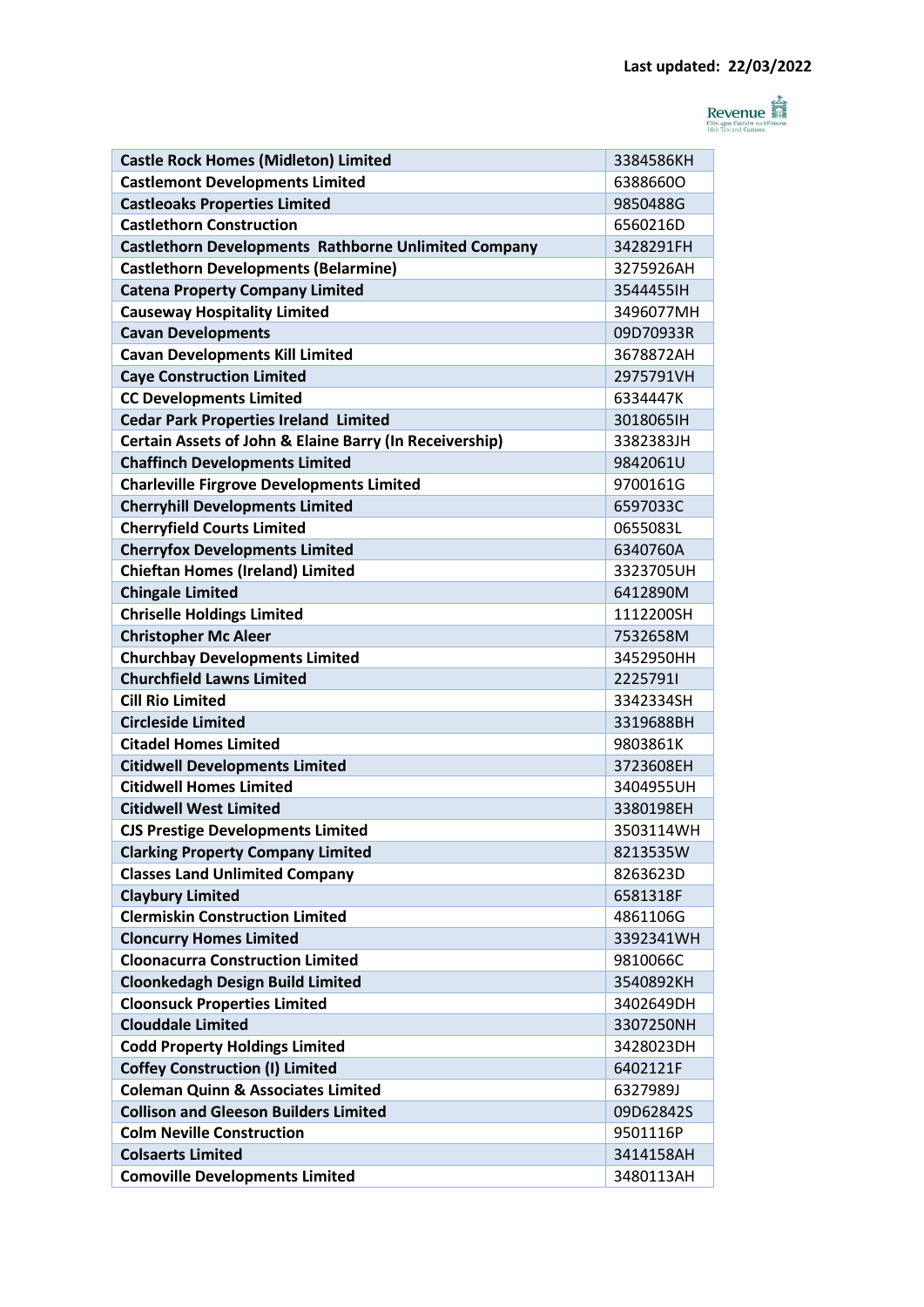

| <b>Conn O'Connor Construction Limited</b>                 | 6428063N  |
|-----------------------------------------------------------|-----------|
| <b>Connaught Access Consultants Limited</b>               | 63263291  |
| <b>Connaught Close Properties Limited</b>                 | 3287099HH |
| <b>Connole Construction Limited</b>                       | 6574866W  |
| <b>Constructors Morris Bros Limited</b>                   | 4691189R  |
| <b>Contack Trading Limited</b>                            | 4887074P  |
| <b>Cooldine Construction Limited</b>                      | 6599952G  |
| <b>Coolgarvie Developments Limited</b>                    | 3411880GH |
| <b>Coolsivna Construction Limited</b>                     | 9572725S  |
| <b>Cooney Engineering and Contracting Limited</b>         | 82307641  |
| <b>Coppinger Building &amp; Civil Engineering Limited</b> | 3378686FH |
| <b>Corado Homes Limited</b>                               | 32629830H |
| <b>Coreet Limited</b>                                     | 3463263WH |
| <b>Corestone 6 Limited</b>                                | 3577697TH |
| <b>Corestone 8 Limited</b>                                | 3614531KH |
| <b>Corestone Limited</b>                                  | 3510538UH |
| <b>Cornerpark Estates Limited</b>                         | 01832382Q |
| <b>Cornacloy Construction Limited</b>                     | 3333733IH |
| <b>Cosgrave Developments Limited</b>                      | 82840120  |
| <b>Cosgrave Residential Developments Limited</b>          | 3651180QH |
| <b>Coshon Two Limited</b>                                 | 3216077TH |
| <b>Coshon Three Limited</b>                               | 3216069UH |
| <b>Cosmo Developments Limited</b>                         | 3679242SH |
| <b>Cosmopolitan Marketing &amp; Operations Limited</b>    | 3401847CH |
| <b>Coyne Design Ltd</b>                                   | 3410948JH |
| <b>CPF Stockwell Designated Activity Company</b>          | 3622741RH |
| <b>Cranwood Homes Limited</b>                             | 3541002CH |
| <b>Craterside Limited</b>                                 | 3535622AH |
| <b>Craughwell Building Services Limited</b>               | 3170121SH |
| <b>Cravenview Limited</b>                                 | 3404951MH |
| <b>Crodaun Residential Limited</b>                        | 3739280JH |
| <b>Crosserlough Construction Limited</b>                  | 65612961  |
| <b>Crosswaithe Developments Limited</b>                   | 3234071JH |
| <b>Crossmount Construction Limited</b>                    | 3519600VH |
| <b>Croydon Developments Limited</b>                       | 3590769SH |
| Cúil na Circe Limited                                     | 3415062PH |
| <b>Cumnor Construction Limited</b>                        | 4698658P  |
| <b>Curlew Construction Limited</b>                        | 6557108G  |
| <b>Curo Developments Limited</b>                          | 3457643AH |
| <b>Custy Construction</b>                                 | 6439749M  |
| <b>DBet Construction Limited</b>                          | 97952950  |
| <b>D M L Homes Limited</b>                                | 3391258HH |
| <b>D P B Ventures Limited</b>                             | 1113169JH |
| <b>D R M Construction Limited</b>                         | 6337583K  |
| <b>Dan Kenneally</b>                                      | 24513420  |
| Daniel O Callaghan                                        | 2908049K  |
| <b>Danmor Homes Limited</b>                               | 8297207E  |
| Danny MCGee & Sons Plant Hire Limited                     | 82381320  |
|                                                           |           |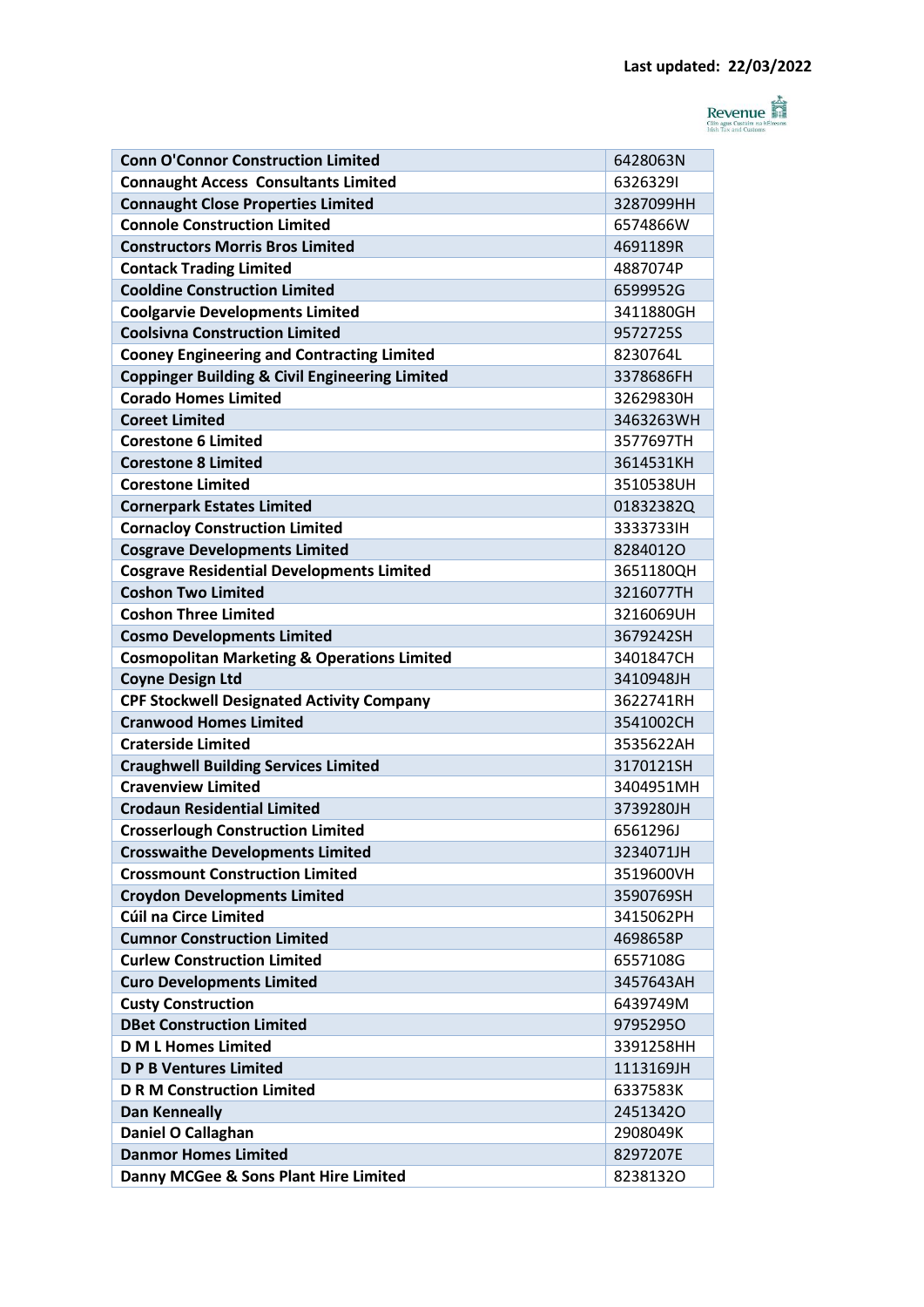

| <b>Darcon Properties Limited</b>                     | 8269549B  |
|------------------------------------------------------|-----------|
| Dariusz Zoledziewski & Mariusz Sliczniak             | 3547644DH |
| <b>Daytona Developments Limited</b>                  | 3275242QH |
| <b>DCN Developments Limited</b>                      | 3404774QH |
| <b>Deane &amp; Deane Limited</b>                     | 3709178AH |
| <b>Deero Property Limited</b>                        | 3341434RH |
| <b>Deerpark Plant Hire &amp; Groundworks Limited</b> | 3647109LH |
| <b>Degfont Limited</b>                               | 3182778SH |
| <b>Dempsey Construction Limitied</b>                 | 82370081  |
| <b>Denalibrook Limited</b>                           | 3548736NH |
| <b>Denis A Cronin Ltd</b>                            | 6542557E  |
| <b>Denis Condon</b>                                  | 0289531W  |
| <b>Denis O'Brien Developments (Cork) Limited</b>     | 6347723G  |
| Denis O'Sullivan                                     | 075770721 |
| <b>Denis Quinn</b>                                   | 4557707M  |
| <b>Denise Dunning</b>                                | 6723731B  |
| <b>Derek Cusack</b>                                  | 7056529V  |
| <b>Derg Homes Ltd</b>                                | 3201263IH |
| <b>Derryfay Developments Moycullen Limited</b>       | 3434704NH |
| <b>Dervin Construction Limited</b>                   | 6327706R  |
| <b>Designa Supplies &amp; Consultancy DAC</b>        | 9701016C  |
| <b>Desmond Mc Feely</b>                              | 4686174A  |
| <b>Devondale Limited</b>                             | 8226628E  |
| <b>Devroc Developments Limited</b>                   | 3550335HH |
| <b>Dinish Investments Limited</b>                    | 3426674LH |
| <b>Dinwell Construction Limited</b>                  | 3229634AH |
| <b>DL Carty Limited</b>                              | 3216112SH |
| <b>DMG Promotions Limited</b>                        | 3192306GH |
| <b>DNR Homes Limited</b>                             | 6421481T  |
| <b>Dolent Properties LP</b>                          | 3392240QH |
| <b>Doherty Restoration Limited</b>                   | 3599016OH |
| <b>Don Mc Namara</b>                                 | 4729868T  |
| <b>Donacarney New Homes Limited</b>                  | 3471575OH |
| <b>Donacarney Wood Limited</b>                       | 3472263AH |
| <b>Doncarrig Limited</b>                             | 3519594GH |
| <b>Donal Nash</b>                                    | 7099811H  |
| <b>Donnreill Builders Limited</b>                    | 3591612NH |
| <b>Donal O Rourke Construction Limited</b>           | 4859517P  |
| Donovan O'Leary Donlea                               | 3512686WH |
| <b>Doonanarroo Limited</b>                           | 9645923D  |
| <b>Dooneen Property Developments Limited</b>         | 3634791CH |
| <b>Dorm Quality Developments Limited</b>             | 9648433B  |
| <b>Dragonglen Limited</b>                            | 3386695CH |
| <b>Dranom Developments Limited</b>                   | 97308281  |
| <b>Droughill Builders Limited</b>                    | 6365103B  |
| <b>Drumgoon Construction Limited</b>                 | 6405178D  |
| <b>Drumattan Construction Limited</b>                | 9697747D  |
| <b>Drumquin Construction (Barefield) Limited</b>     | 3273028EH |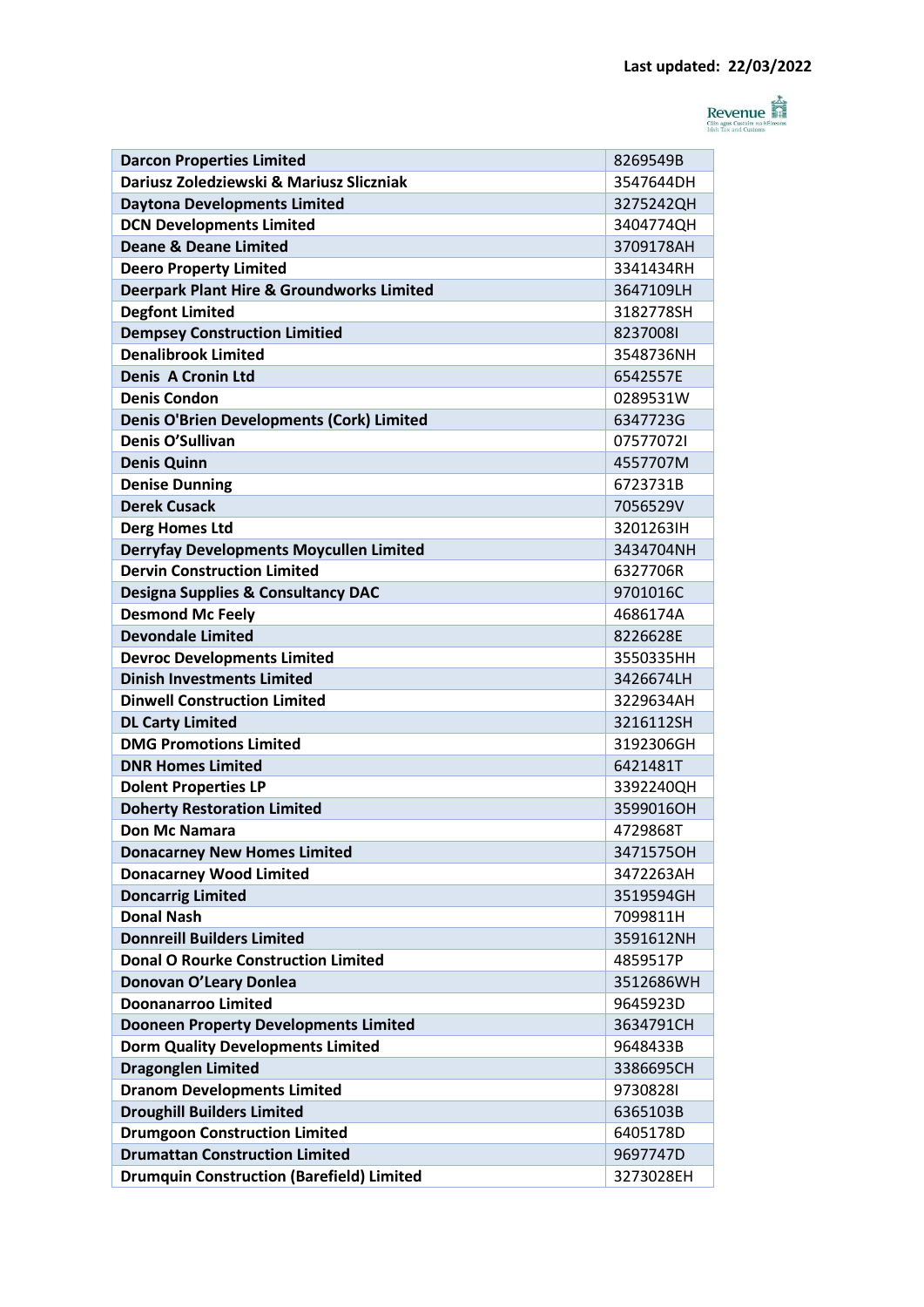

| <b>Dubhhill Properties Limited</b>                           | 3259953LH |
|--------------------------------------------------------------|-----------|
| <b>Dubford Holdings Limited</b>                              | 3449988PH |
| <b>Duleek Estates Limited</b>                                | 3467896MH |
| <b>Dunboy Construction &amp; Property Developers Limited</b> | 6374962E  |
| <b>Dunguaire Tavern Limited</b>                              | 63522661  |
| <b>Dungarvan Monksfield Limited</b>                          | 3234955BH |
| <b>Dunsandle Railway Developments Limited</b>                | 6420938K  |
| <b>Dunneace Construction Limited</b>                         | 3616510MH |
| <b>Dunowen Farm Investments Limited</b>                      | 3334065VH |
| <b>Dunsany Construction Limited</b>                          | 8231320D  |
| <b>Duplass Limited</b>                                       | 3606358DH |
| <b>Durkan Ashford Developments Limited</b>                   | 3718645GH |
| <b>Durkan Residential Limited</b>                            | 6397789U  |
| <b>Dwellings Developments Carrigaline Limited</b>            | 3659171JH |
| <b>Dwellings Developments Stamullen Limited</b>              | 3659175RH |
| <b>Dwyer Nolan Developments Limited</b>                      | 09D59320O |
| <b>E C Construction (Moneyvolan) Limited</b>                 | 6585267L  |
| <b>Eakin Developments Limited</b>                            | 3491285RH |
| Eamonn O'Boyle & Co Limited                                  | 6348195M  |
| <b>Eastwise Homes Limited</b>                                | 3333561FH |
| <b>EBV Construction Limited</b>                              | 3415496CH |
| <b>Eco Home Insulation Limited</b>                           | 9501738D  |
| <b>Edencarrig Construction Limited</b>                       | 3569901TH |
| <b>Edenmoy Limited</b>                                       | 3202972TH |
| <b>EFD Developments Limited</b>                              | 82434411  |
| eFlexes                                                      | 9731984E  |
| <b>Eirbam Limited</b>                                        | 3369455IH |
| <b>Ellencourt Construction</b>                               | 3499716MH |
| <b>Elmendorf Limited</b>                                     | 3573664HH |
| <b>Enda Corbett</b>                                          | 7762320H  |
| <b>EP Lynam Properties Limited</b>                           | 4817975L  |
| <b>Erris Homes Property Development Limited</b>              | 3401732IH |
| <b>Evergreen Biogas Limited</b>                              | 3345631QH |
| <b>Exhibitside Limited</b>                                   | 3490838EH |
| <b>Fachtna Hayes Building Contractors Limited</b>            | 3262074AH |
| <b>Faughnan Properties Limited</b>                           | 3707307VH |
| <b>FBC Contractors Limited</b>                               | 64287270  |
| <b>Finbar Glynn Limited</b>                                  | 4766633B  |
| <b>Fernside Homes Limited</b>                                | 3332231W  |
| <b>Filippi Ireland Limited</b>                               | 3281258RH |
| <b>Firth Developments Unlimited Company</b>                  | 8242298B  |
| <b>Fine Living Company</b>                                   | 3203271WH |
| <b>Finlay Build Limited</b>                                  | 9796127V  |
| <b>Fitzgerald &amp; Dineen Limited</b>                       | 3243280TH |
| <b>Fleetgold Limited</b>                                     | 8244024U  |
| <b>Flynn &amp; O Flaherty Construction</b>                   | 63947991  |
| <b>Flynn Assets Limited</b>                                  | 9817189H  |
| <b>Fontex Developments Limited</b>                           | 9808274U  |
|                                                              |           |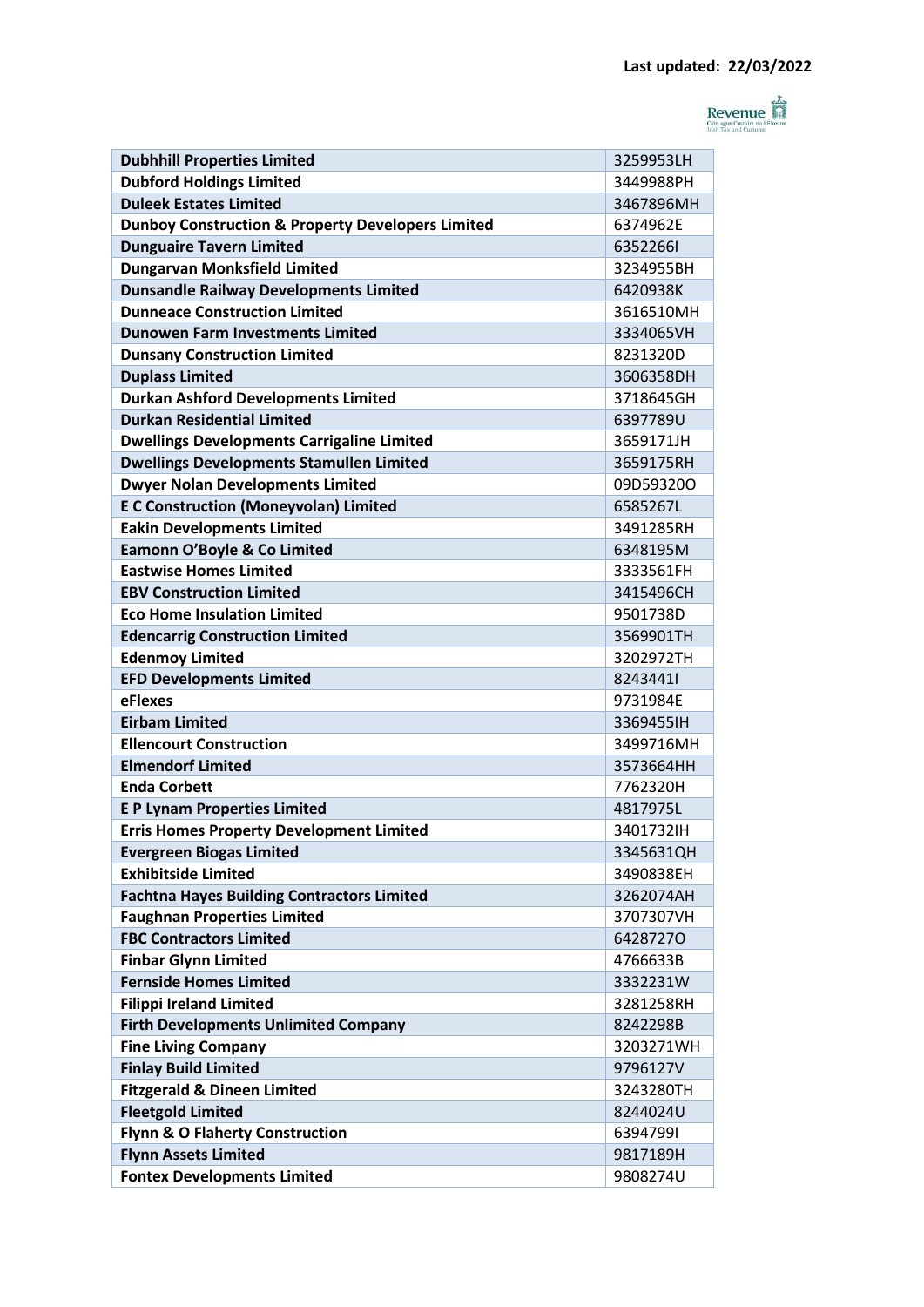

| <b>Fota Leisure Management Limited</b>                      | 9757358v  |
|-------------------------------------------------------------|-----------|
| <b>Forde Construction Limited</b>                           | 8262188G  |
| <b>Forefront Construction Group Limited</b>                 | 3397503BH |
| <b>Fortunemoon Limited</b>                                  | 3592372BH |
| <b>Fortwilliam Developments Limited</b>                     | 3716711GH |
| <b>Forevergreen Construction Limited</b>                    | 3237594KH |
| <b>Fossa Ventures Limited</b>                               | 3290372QH |
| <b>Fox Meadow Homes Limited</b>                             | 3568917GH |
| <b>Foxborough Properties Limited</b>                        | 3604974PH |
| FP Asset Holdings Limited                                   | 3327912WH |
| Francis Haughey T/A Mano Enterprises                        | 9110319C  |
| Franic McGuigan Builders(Monaghan) Limited                  | 4849598M  |
| <b>Frances Doherty &amp; Patrick Doherty</b>                | 3602251LH |
| <b>Frank Bell &amp; Son Limited</b>                         | 3330075B  |
| <b>Frank Hanevy &amp; Sons Limited</b>                      | 4854457V  |
| <b>Frenchfort Homes Limited</b>                             | 3565889MH |
| <b>Fuchsia Homes Limited</b>                                | 3693387DH |
| <b>FVG Construction and Maintenance Limited</b>             | 9815121J  |
| <b>G. Reilly Construction Limited</b>                       | 6427038J  |
| <b>Gabriel Cullivan</b>                                     | 14735681  |
| <b>Galileo Properties Limited</b>                           | 3232163EH |
| <b>Gallanes Developments Limited</b>                        | 3422548JH |
| <b>Gallowshill Developments Limited</b>                     | 3382653MH |
| <b>Galrane Developments Limited</b>                         | 3201222RH |
| <b>Galvin Construction Faunrusk Limited</b>                 | 9783471P  |
| <b>Galtymore Developments Limited</b>                       | 3467591NH |
| <b>Gannon Homes Limited</b>                                 | 4803890A  |
| <b>Garlandbrook Limited</b>                                 | 3386701RH |
| <b>Garman Construction Limited</b>                          | 6519475T  |
| <b>Garman Properties Limited</b>                            | 3183388KH |
| <b>Garrettstone Developments Limited</b>                    | 9744285W  |
| <b>Garvaron Homes Limited</b>                               | 6349118W  |
| <b>Gembira Limited</b>                                      | 3250812RH |
| <b>Gemclo Limited</b>                                       | 3707401NH |
| <b>Genesis Homes (Cois Na Cille) Limited</b>                | 3659071FH |
| <b>Genus Homes Limited</b>                                  | 3654582FH |
| <b>George Doherty Construction(IRL) Limited</b>             | 6322113L  |
| <b>George Gill &amp; Sons Construction Limited</b>          | 6425669L  |
| <b>Gerard Flynn</b>                                         | 5147560F  |
| <b>Gerard Griffin Construction and Developments Limited</b> | 8258303E  |
| <b>Ger Condon Carpentry Services Limited</b>                | 6439496J  |
| <b>Gerard McPartlan</b>                                     | 5130271D  |
| <b>Gerry Burke Contractors Limited</b>                      | 8281824P  |
| <b>Gerdav Construction Limited</b>                          | 6401032B  |
| <b>Gibbons Building &amp; Civil Engineering Limited</b>     | 9806392Q  |
| Gildoc Limited T/A Liam ODoherty Contractors                | 8288132V  |
| <b>Glam Point Limited</b>                                   | 3313863JH |
| <b>Glan Developments Unlimited Company</b>                  | 09F21211I |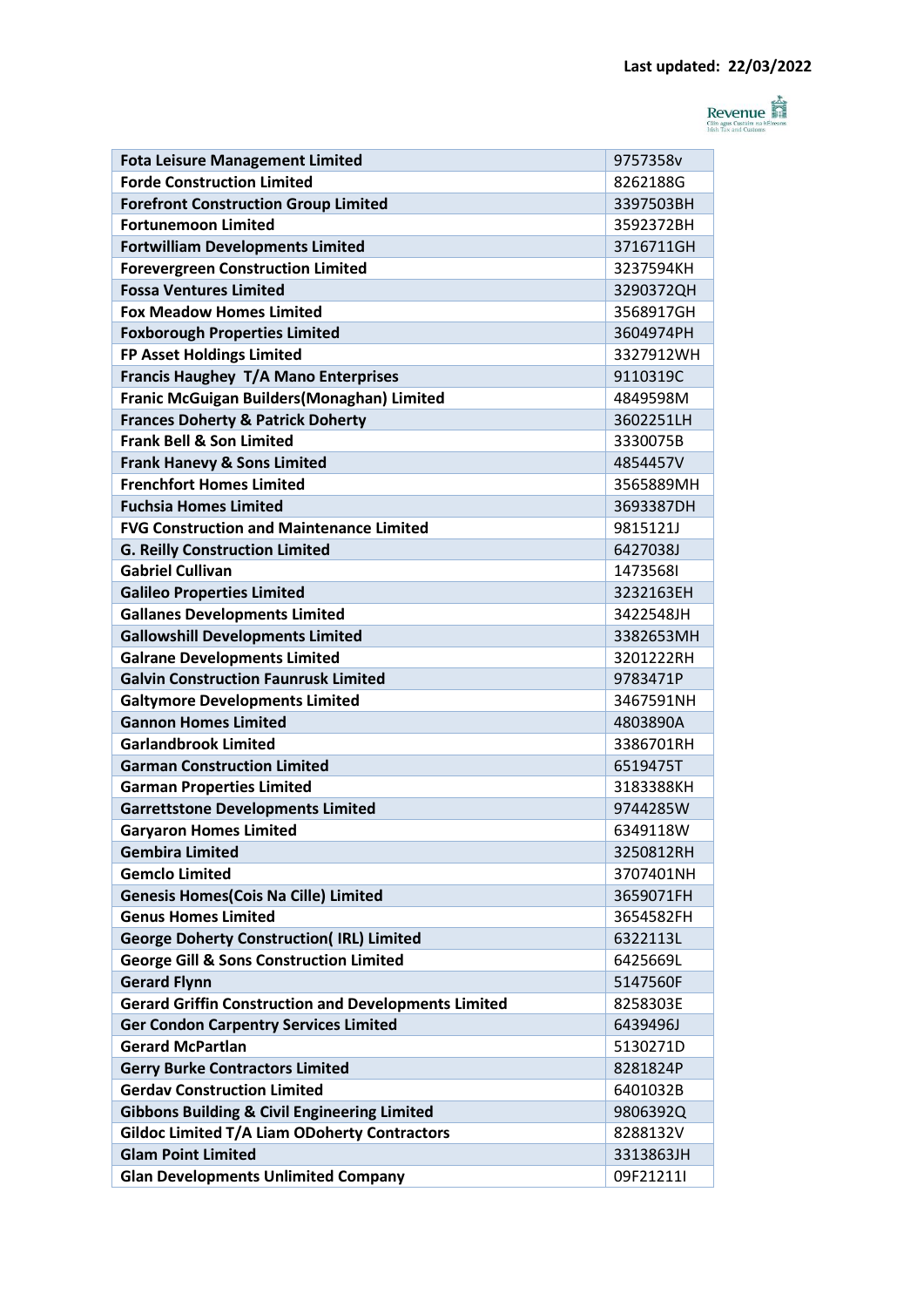

|                                                                         | 3409983EH |
|-------------------------------------------------------------------------|-----------|
| <b>Glasshouse Properties Limited</b><br><b>Gleann Fia Homes Limited</b> | 3511864PH |
| <b>Glencon Contractors Limited</b>                                      | 3414521QH |
| <b>Glenmac Developments Limited</b>                                     | 3453797HH |
| <b>Glenthorn Properties Limited</b>                                     | 6326896U  |
| <b>Glenveagh Homes Limited</b>                                          | 6388093F  |
| <b>Glide Construction Limited</b>                                       | 3404387JH |
| <b>GMC Construction Limited</b>                                         | 8296464T  |
| <b>GOC Construction Limited</b>                                         | 3330401OH |
| <b>Good Living Group LLC</b>                                            | 3381045HH |
| <b>Gorey Hill Developments</b>                                          | 3559629AH |
| <b>Gorthill Developments Limited</b>                                    | 3431109HH |
| <b>Graham Builders Limited</b>                                          | 8208807C  |
| <b>Granbrind Athlumney Limited</b>                                      | 6406261S  |
| <b>Grandbrind Bettystown Limited</b>                                    | 3580415AH |
| <b>Granbrind Developments Limited</b>                                   | 3644486DH |
| <b>Gray Birch Limited</b>                                               | 3752726AH |
| <b>Greenacre Residential Designated Activity Company</b>                | 3412592GH |
| <b>Green DCBM Limited</b>                                               | 98524131  |
| <b>Greenbriar Properties Limited</b>                                    | 3514824SH |
| <b>Greenforce Investments Limited</b>                                   | 3291265UH |
| <b>Greenwich Project Holdings Limited</b>                               | 3269479PH |
| <b>Greenrose Developments Limited</b>                                   | 3273098CH |
| <b>Greyway Limited</b>                                                  | 3538514MH |
| <b>Grigore Balu</b>                                                     | 2104991BA |
| <b>Groveview Builders Limited</b>                                       | 8209084Q  |
| H & R Chartered Homes Limited                                           | 3348112HH |
| <b>HallMark Building Services Limited</b>                               | 9777797N  |
| <b>Hally &amp; Sons Limited</b>                                         | 8D38118C  |
| <b>Hanney Properties Limited</b>                                        | 3423755TH |
| <b>Hansfield Investments Limited</b>                                    | 3219701GH |
| <b>Harvey Construction Limited</b>                                      | 4687141N  |
| <b>Harmonhall Limited</b>                                               | 3747861CH |
| <b>Havencross Developments Limited</b>                                  | 3447507JH |
| <b>Haverty Developments Limited</b>                                     | 8224284L  |
| <b>Hayfield Homes Limited</b>                                           | 3469416FH |
| <b>HB Clogheen Developments Limited</b>                                 | 3468969SH |
| <b>HBS Construction Limited</b>                                         | 9786492P  |
| <b>Heatherbrook Homes CL Limited</b>                                    | 3317354IH |
| <b>Heatsave Building Contractors Limited</b>                            | 9758040S  |
| <b>Hegarty Brothers &amp; Co Limited</b>                                | 9D32240H  |
| <b>Helsingor Limited In Receivership</b>                                | 3312002VH |
| <b>Hickey Homes Athenry Limited</b>                                     | 9742013C  |
| <b>Hilmac Developments Limited</b>                                      | 9773405T  |
| <b>HMG Homes Limited</b>                                                | 9687843Q  |
| <b>Hobleton Limited</b>                                                 | 3511247OH |
| <b>Holldev Limited</b>                                                  | 3111106OH |
| <b>Hollybrook New Homes Robswall Limited</b>                            | 32627841H |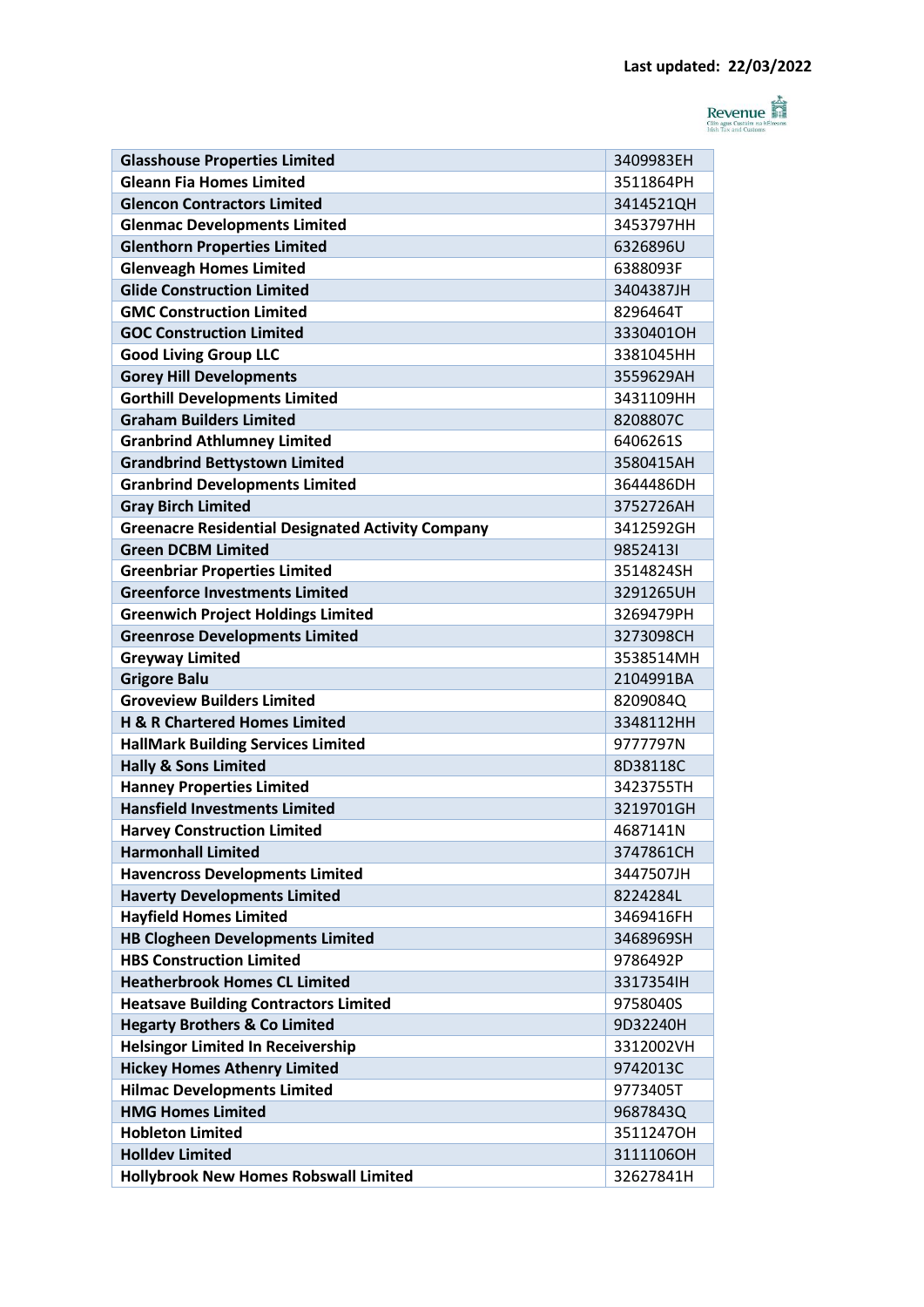

| <b>Homehall Developments Limited</b>        | 3396771VH |
|---------------------------------------------|-----------|
| <b>Homeland Ang Limited</b>                 | 3448557GH |
| <b>Homeland CGC Limited</b>                 | 3533730QH |
| <b>Homeland MLS Limited</b>                 | 3507587QH |
| <b>Homeland NSC Limited</b>                 | 3575674UH |
| <b>Home Extensions Ireland Limited</b>      | 3432901FH |
| <b>Homes For You Limited</b>                | 6403665E  |
| <b>Hometown Fox Limited</b>                 | 3537102HH |
| <b>Hoplite Construction Limited</b>         | 3346691QH |
| <b>Hortland Construction Limited</b>        | 8218136K  |
| Hugh Mc Greevy & Sons Limited               | 9D64990D  |
| <b>IDV Developments Limited Partnership</b> | 3215115TH |
| <b>Inch Properties Limited</b>              | 8281851S  |
| <b>Incredbay Limited</b>                    | 3344675IH |
| <b>Innisban Investments Limited</b>         | 3380245KH |
| <b>Into The Future (Glanmire) Limited</b>   | 3367286BH |
| <b>Ivy Green Limited</b>                    | 6539902B  |
| J & A Developments Limited                  | 3467682QH |
| <b>JAJ Construction Limited</b>             | 3238167TH |
| J C Brenco Limited                          | 3331592GH |
| JF C Manufacturing Company Limited          | 4766294F  |
| J F Fordham Construction Limited            | 3230937CH |
| <b>JLS Developments Limited</b>             | 3446383MH |
| J Murphy Developments Limited               | 9D54895G  |
| J Murphy Developments Limited               | 3510873LH |
| J P Quality Developments Limited            | 3553047RH |
| JTJ Developments Limited                    | 3444170IH |
| J Wade Developments Limited                 | 4629364H  |
| <b>JAB Partnership</b>                      | 9686453V  |
| <b>Jackie Greene Construction Limited</b>   | 4802585N  |
| <b>James Butler</b>                         | 1035475F  |
| <b>James Spollen Limited</b>                | 4504726R  |
| <b>Jamk Developments Limited</b>            | 3449349EH |
| <b>James Millar Developments Limited</b>    | 47573970  |
| <b>Jana Building Co Limited</b>             | 3687467PH |
| <b>Jana Developments Limited</b>            | 3318815AH |
| <b>Jardonelle Limited</b>                   | 6588550V  |
| <b>Jazatel Developments Limited</b>         | 3457865SH |
| <b>JBSC Developments Limited</b>            | 3670953GH |
| <b>Jem Construction Limited</b>             | 8298777E  |
| <b>Jerry Fitzmaurice</b>                    | 5396933L  |
| Jigginstown Homes Limited                   | 3487676KH |
| <b>J.I.J Construction Limited</b>           | 9759235P  |
| <b>JOD Developments Limited</b>             | 6391681Q  |
| Joe Sweeney & Sons Limited                  | 6387190V  |
| <b>Joseph Singleton</b>                     | 2454382S  |
| <b>John Carty &amp; Sons Limited</b>        | 47544001  |
| John Conneely & Sons Construction Limited   | 3461974WH |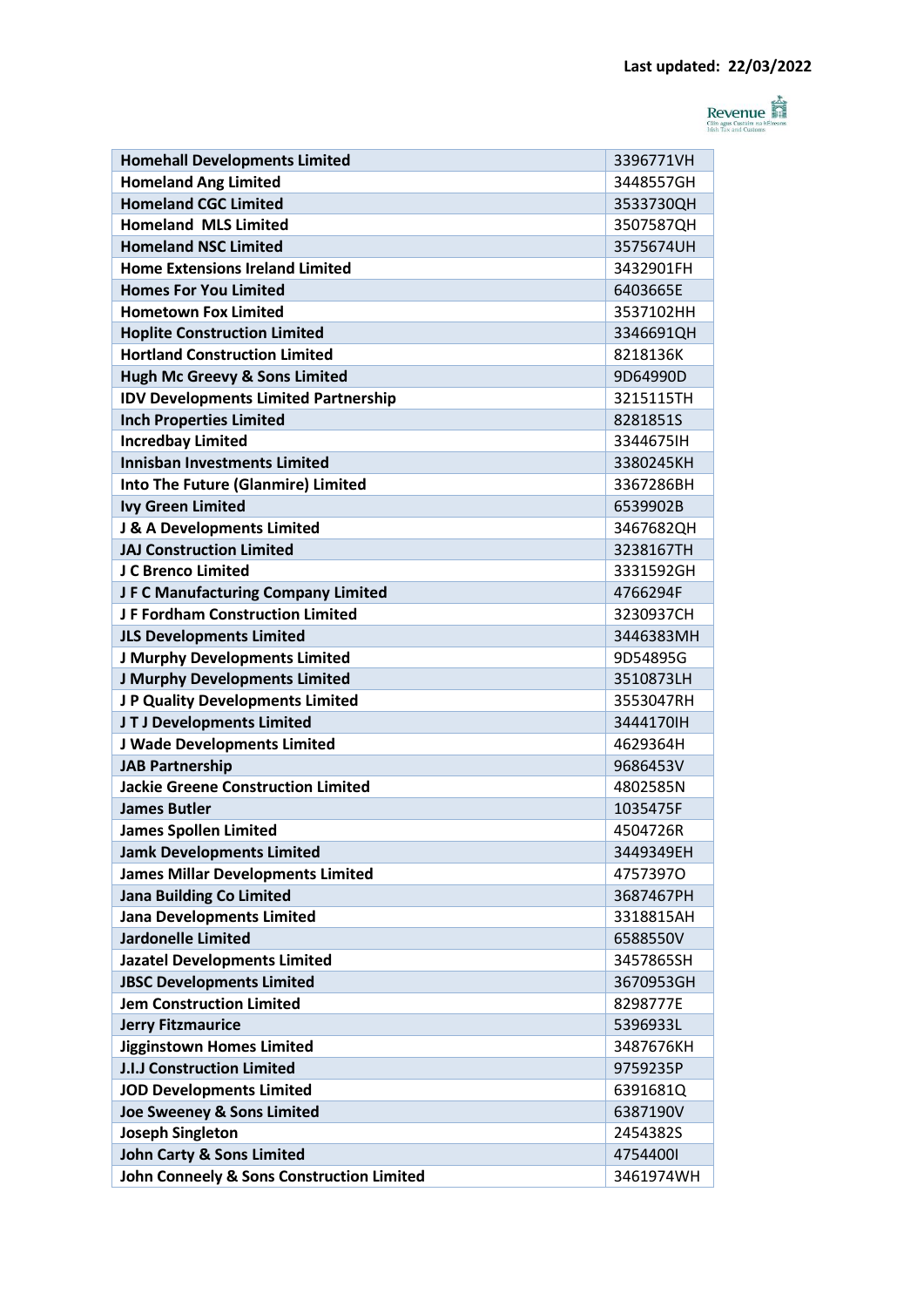

| John Deane & John Ruane Land Partnership<br>95446261<br><b>John Hoare &amp; Son Limited</b><br>6587337Q<br>3366923U<br><b>John McGeady</b><br><b>John McGrath &amp; Lucia Quealy</b><br>3882750WH<br>John McStay Receiver of Certain Assets of Alan Hanly<br>9997176H<br><b>John P Scally Construction Limited</b><br>63374301<br><b>John Shields</b><br>7548335B<br><b>John Talty Construction Limited</b><br>6386672L<br><b>John Walsh</b><br>7228360N<br><b>Johnny Loftus Construction Limited</b><br>6427904F<br>Johnstown Homes Limitedp<br>3518887QH<br><b>Jomaga Fashions Limited</b><br>6387489C<br>Joseph Convery & Fionnán O' Dwyer<br>3426297HH<br><b>Joyce Construction (Claremorris) Limited</b><br>8260117T<br><b>JRBOC Developments Limited</b><br>3416627TH<br><b>JRBOC Developments (Galway City) Limited</b><br>3598382LH<br><b>Judge Bros Limited</b><br>2218933L<br><b>Justin Kielty</b><br>6712798W<br><b>K4s Real Estate Limited</b><br>3481805LH<br><b>KO Mainham Developments Limited</b><br>9830731A<br><b>Kalidone Developments Limited</b><br>3279620TH<br><b>Katepar Limited</b><br>34230550H<br><b>Kathleen Donlon</b><br>3666119S<br><b>Kazon Developments Limited</b><br>3247485LH<br><b>KC Homes and Developments Limited</b><br>3606272QH<br><b>KDM Construction Limited</b><br>6420251U<br><b>Keal Ryan Properties Limited</b><br>8231134G<br><b>Keenan Building Company</b><br>8288361N<br><b>Kelby Developments Limited</b><br>3410312KH<br><b>Keldrum Developments Limited</b><br>3750400GH<br><b>Kelland Homes Limited</b><br>4535182D<br>Kelly & Son (Glen) Construction Limited<br>4837398L<br><b>Kellyville Limited</b><br>4632187F<br><b>Kenneally Developments Limited</b><br>8291545R<br><b>Kenny Timmons Family Investments Limited</b><br>3614916HH<br><b>Kenny Timmons Developments Limited</b><br>3483530IH<br><b>Keogh Homes Limited</b><br>3529505KH<br><b>Kerry Pike Lands Limited</b><br>3353196UH<br><b>Keltston Properties Limited</b><br>6431881S<br><b>Kettle Homes Limited</b><br>3448035WH<br><b>Kevin Boyle</b><br>6709925J<br><b>Kevin Doyle</b><br>3814557Q<br><b>Kevin Dollard Limited</b><br>4632111S<br><b>Kieran Kennedy Limited</b><br>6372525S<br><b>Kevin Moore Building Contractor</b><br>4512072P<br><b>Kieran Mc Hugh</b><br>3389044T<br><b>Kieron Projects Ltd</b><br>9808737L | <b>John Daly</b> | 09D32116I |
|--------------------------------------------------------------------------------------------------------------------------------------------------------------------------------------------------------------------------------------------------------------------------------------------------------------------------------------------------------------------------------------------------------------------------------------------------------------------------------------------------------------------------------------------------------------------------------------------------------------------------------------------------------------------------------------------------------------------------------------------------------------------------------------------------------------------------------------------------------------------------------------------------------------------------------------------------------------------------------------------------------------------------------------------------------------------------------------------------------------------------------------------------------------------------------------------------------------------------------------------------------------------------------------------------------------------------------------------------------------------------------------------------------------------------------------------------------------------------------------------------------------------------------------------------------------------------------------------------------------------------------------------------------------------------------------------------------------------------------------------------------------------------------------------------------------------------------------------------------------------------------------------------------------------------------------------------------------------------------------------------------------------------------------------------------------------------------------------------------------------------------------------------------------------------------------------------------------------------------------------------------------------------------------------------------------------------------------------------------|------------------|-----------|
|                                                                                                                                                                                                                                                                                                                                                                                                                                                                                                                                                                                                                                                                                                                                                                                                                                                                                                                                                                                                                                                                                                                                                                                                                                                                                                                                                                                                                                                                                                                                                                                                                                                                                                                                                                                                                                                                                                                                                                                                                                                                                                                                                                                                                                                                                                                                                        |                  |           |
|                                                                                                                                                                                                                                                                                                                                                                                                                                                                                                                                                                                                                                                                                                                                                                                                                                                                                                                                                                                                                                                                                                                                                                                                                                                                                                                                                                                                                                                                                                                                                                                                                                                                                                                                                                                                                                                                                                                                                                                                                                                                                                                                                                                                                                                                                                                                                        |                  |           |
|                                                                                                                                                                                                                                                                                                                                                                                                                                                                                                                                                                                                                                                                                                                                                                                                                                                                                                                                                                                                                                                                                                                                                                                                                                                                                                                                                                                                                                                                                                                                                                                                                                                                                                                                                                                                                                                                                                                                                                                                                                                                                                                                                                                                                                                                                                                                                        |                  |           |
|                                                                                                                                                                                                                                                                                                                                                                                                                                                                                                                                                                                                                                                                                                                                                                                                                                                                                                                                                                                                                                                                                                                                                                                                                                                                                                                                                                                                                                                                                                                                                                                                                                                                                                                                                                                                                                                                                                                                                                                                                                                                                                                                                                                                                                                                                                                                                        |                  |           |
|                                                                                                                                                                                                                                                                                                                                                                                                                                                                                                                                                                                                                                                                                                                                                                                                                                                                                                                                                                                                                                                                                                                                                                                                                                                                                                                                                                                                                                                                                                                                                                                                                                                                                                                                                                                                                                                                                                                                                                                                                                                                                                                                                                                                                                                                                                                                                        |                  |           |
|                                                                                                                                                                                                                                                                                                                                                                                                                                                                                                                                                                                                                                                                                                                                                                                                                                                                                                                                                                                                                                                                                                                                                                                                                                                                                                                                                                                                                                                                                                                                                                                                                                                                                                                                                                                                                                                                                                                                                                                                                                                                                                                                                                                                                                                                                                                                                        |                  |           |
|                                                                                                                                                                                                                                                                                                                                                                                                                                                                                                                                                                                                                                                                                                                                                                                                                                                                                                                                                                                                                                                                                                                                                                                                                                                                                                                                                                                                                                                                                                                                                                                                                                                                                                                                                                                                                                                                                                                                                                                                                                                                                                                                                                                                                                                                                                                                                        |                  |           |
|                                                                                                                                                                                                                                                                                                                                                                                                                                                                                                                                                                                                                                                                                                                                                                                                                                                                                                                                                                                                                                                                                                                                                                                                                                                                                                                                                                                                                                                                                                                                                                                                                                                                                                                                                                                                                                                                                                                                                                                                                                                                                                                                                                                                                                                                                                                                                        |                  |           |
|                                                                                                                                                                                                                                                                                                                                                                                                                                                                                                                                                                                                                                                                                                                                                                                                                                                                                                                                                                                                                                                                                                                                                                                                                                                                                                                                                                                                                                                                                                                                                                                                                                                                                                                                                                                                                                                                                                                                                                                                                                                                                                                                                                                                                                                                                                                                                        |                  |           |
|                                                                                                                                                                                                                                                                                                                                                                                                                                                                                                                                                                                                                                                                                                                                                                                                                                                                                                                                                                                                                                                                                                                                                                                                                                                                                                                                                                                                                                                                                                                                                                                                                                                                                                                                                                                                                                                                                                                                                                                                                                                                                                                                                                                                                                                                                                                                                        |                  |           |
|                                                                                                                                                                                                                                                                                                                                                                                                                                                                                                                                                                                                                                                                                                                                                                                                                                                                                                                                                                                                                                                                                                                                                                                                                                                                                                                                                                                                                                                                                                                                                                                                                                                                                                                                                                                                                                                                                                                                                                                                                                                                                                                                                                                                                                                                                                                                                        |                  |           |
|                                                                                                                                                                                                                                                                                                                                                                                                                                                                                                                                                                                                                                                                                                                                                                                                                                                                                                                                                                                                                                                                                                                                                                                                                                                                                                                                                                                                                                                                                                                                                                                                                                                                                                                                                                                                                                                                                                                                                                                                                                                                                                                                                                                                                                                                                                                                                        |                  |           |
|                                                                                                                                                                                                                                                                                                                                                                                                                                                                                                                                                                                                                                                                                                                                                                                                                                                                                                                                                                                                                                                                                                                                                                                                                                                                                                                                                                                                                                                                                                                                                                                                                                                                                                                                                                                                                                                                                                                                                                                                                                                                                                                                                                                                                                                                                                                                                        |                  |           |
|                                                                                                                                                                                                                                                                                                                                                                                                                                                                                                                                                                                                                                                                                                                                                                                                                                                                                                                                                                                                                                                                                                                                                                                                                                                                                                                                                                                                                                                                                                                                                                                                                                                                                                                                                                                                                                                                                                                                                                                                                                                                                                                                                                                                                                                                                                                                                        |                  |           |
|                                                                                                                                                                                                                                                                                                                                                                                                                                                                                                                                                                                                                                                                                                                                                                                                                                                                                                                                                                                                                                                                                                                                                                                                                                                                                                                                                                                                                                                                                                                                                                                                                                                                                                                                                                                                                                                                                                                                                                                                                                                                                                                                                                                                                                                                                                                                                        |                  |           |
|                                                                                                                                                                                                                                                                                                                                                                                                                                                                                                                                                                                                                                                                                                                                                                                                                                                                                                                                                                                                                                                                                                                                                                                                                                                                                                                                                                                                                                                                                                                                                                                                                                                                                                                                                                                                                                                                                                                                                                                                                                                                                                                                                                                                                                                                                                                                                        |                  |           |
|                                                                                                                                                                                                                                                                                                                                                                                                                                                                                                                                                                                                                                                                                                                                                                                                                                                                                                                                                                                                                                                                                                                                                                                                                                                                                                                                                                                                                                                                                                                                                                                                                                                                                                                                                                                                                                                                                                                                                                                                                                                                                                                                                                                                                                                                                                                                                        |                  |           |
|                                                                                                                                                                                                                                                                                                                                                                                                                                                                                                                                                                                                                                                                                                                                                                                                                                                                                                                                                                                                                                                                                                                                                                                                                                                                                                                                                                                                                                                                                                                                                                                                                                                                                                                                                                                                                                                                                                                                                                                                                                                                                                                                                                                                                                                                                                                                                        |                  |           |
|                                                                                                                                                                                                                                                                                                                                                                                                                                                                                                                                                                                                                                                                                                                                                                                                                                                                                                                                                                                                                                                                                                                                                                                                                                                                                                                                                                                                                                                                                                                                                                                                                                                                                                                                                                                                                                                                                                                                                                                                                                                                                                                                                                                                                                                                                                                                                        |                  |           |
|                                                                                                                                                                                                                                                                                                                                                                                                                                                                                                                                                                                                                                                                                                                                                                                                                                                                                                                                                                                                                                                                                                                                                                                                                                                                                                                                                                                                                                                                                                                                                                                                                                                                                                                                                                                                                                                                                                                                                                                                                                                                                                                                                                                                                                                                                                                                                        |                  |           |
|                                                                                                                                                                                                                                                                                                                                                                                                                                                                                                                                                                                                                                                                                                                                                                                                                                                                                                                                                                                                                                                                                                                                                                                                                                                                                                                                                                                                                                                                                                                                                                                                                                                                                                                                                                                                                                                                                                                                                                                                                                                                                                                                                                                                                                                                                                                                                        |                  |           |
|                                                                                                                                                                                                                                                                                                                                                                                                                                                                                                                                                                                                                                                                                                                                                                                                                                                                                                                                                                                                                                                                                                                                                                                                                                                                                                                                                                                                                                                                                                                                                                                                                                                                                                                                                                                                                                                                                                                                                                                                                                                                                                                                                                                                                                                                                                                                                        |                  |           |
|                                                                                                                                                                                                                                                                                                                                                                                                                                                                                                                                                                                                                                                                                                                                                                                                                                                                                                                                                                                                                                                                                                                                                                                                                                                                                                                                                                                                                                                                                                                                                                                                                                                                                                                                                                                                                                                                                                                                                                                                                                                                                                                                                                                                                                                                                                                                                        |                  |           |
|                                                                                                                                                                                                                                                                                                                                                                                                                                                                                                                                                                                                                                                                                                                                                                                                                                                                                                                                                                                                                                                                                                                                                                                                                                                                                                                                                                                                                                                                                                                                                                                                                                                                                                                                                                                                                                                                                                                                                                                                                                                                                                                                                                                                                                                                                                                                                        |                  |           |
|                                                                                                                                                                                                                                                                                                                                                                                                                                                                                                                                                                                                                                                                                                                                                                                                                                                                                                                                                                                                                                                                                                                                                                                                                                                                                                                                                                                                                                                                                                                                                                                                                                                                                                                                                                                                                                                                                                                                                                                                                                                                                                                                                                                                                                                                                                                                                        |                  |           |
|                                                                                                                                                                                                                                                                                                                                                                                                                                                                                                                                                                                                                                                                                                                                                                                                                                                                                                                                                                                                                                                                                                                                                                                                                                                                                                                                                                                                                                                                                                                                                                                                                                                                                                                                                                                                                                                                                                                                                                                                                                                                                                                                                                                                                                                                                                                                                        |                  |           |
|                                                                                                                                                                                                                                                                                                                                                                                                                                                                                                                                                                                                                                                                                                                                                                                                                                                                                                                                                                                                                                                                                                                                                                                                                                                                                                                                                                                                                                                                                                                                                                                                                                                                                                                                                                                                                                                                                                                                                                                                                                                                                                                                                                                                                                                                                                                                                        |                  |           |
|                                                                                                                                                                                                                                                                                                                                                                                                                                                                                                                                                                                                                                                                                                                                                                                                                                                                                                                                                                                                                                                                                                                                                                                                                                                                                                                                                                                                                                                                                                                                                                                                                                                                                                                                                                                                                                                                                                                                                                                                                                                                                                                                                                                                                                                                                                                                                        |                  |           |
|                                                                                                                                                                                                                                                                                                                                                                                                                                                                                                                                                                                                                                                                                                                                                                                                                                                                                                                                                                                                                                                                                                                                                                                                                                                                                                                                                                                                                                                                                                                                                                                                                                                                                                                                                                                                                                                                                                                                                                                                                                                                                                                                                                                                                                                                                                                                                        |                  |           |
|                                                                                                                                                                                                                                                                                                                                                                                                                                                                                                                                                                                                                                                                                                                                                                                                                                                                                                                                                                                                                                                                                                                                                                                                                                                                                                                                                                                                                                                                                                                                                                                                                                                                                                                                                                                                                                                                                                                                                                                                                                                                                                                                                                                                                                                                                                                                                        |                  |           |
|                                                                                                                                                                                                                                                                                                                                                                                                                                                                                                                                                                                                                                                                                                                                                                                                                                                                                                                                                                                                                                                                                                                                                                                                                                                                                                                                                                                                                                                                                                                                                                                                                                                                                                                                                                                                                                                                                                                                                                                                                                                                                                                                                                                                                                                                                                                                                        |                  |           |
|                                                                                                                                                                                                                                                                                                                                                                                                                                                                                                                                                                                                                                                                                                                                                                                                                                                                                                                                                                                                                                                                                                                                                                                                                                                                                                                                                                                                                                                                                                                                                                                                                                                                                                                                                                                                                                                                                                                                                                                                                                                                                                                                                                                                                                                                                                                                                        |                  |           |
|                                                                                                                                                                                                                                                                                                                                                                                                                                                                                                                                                                                                                                                                                                                                                                                                                                                                                                                                                                                                                                                                                                                                                                                                                                                                                                                                                                                                                                                                                                                                                                                                                                                                                                                                                                                                                                                                                                                                                                                                                                                                                                                                                                                                                                                                                                                                                        |                  |           |
|                                                                                                                                                                                                                                                                                                                                                                                                                                                                                                                                                                                                                                                                                                                                                                                                                                                                                                                                                                                                                                                                                                                                                                                                                                                                                                                                                                                                                                                                                                                                                                                                                                                                                                                                                                                                                                                                                                                                                                                                                                                                                                                                                                                                                                                                                                                                                        |                  |           |
|                                                                                                                                                                                                                                                                                                                                                                                                                                                                                                                                                                                                                                                                                                                                                                                                                                                                                                                                                                                                                                                                                                                                                                                                                                                                                                                                                                                                                                                                                                                                                                                                                                                                                                                                                                                                                                                                                                                                                                                                                                                                                                                                                                                                                                                                                                                                                        |                  |           |
|                                                                                                                                                                                                                                                                                                                                                                                                                                                                                                                                                                                                                                                                                                                                                                                                                                                                                                                                                                                                                                                                                                                                                                                                                                                                                                                                                                                                                                                                                                                                                                                                                                                                                                                                                                                                                                                                                                                                                                                                                                                                                                                                                                                                                                                                                                                                                        |                  |           |
|                                                                                                                                                                                                                                                                                                                                                                                                                                                                                                                                                                                                                                                                                                                                                                                                                                                                                                                                                                                                                                                                                                                                                                                                                                                                                                                                                                                                                                                                                                                                                                                                                                                                                                                                                                                                                                                                                                                                                                                                                                                                                                                                                                                                                                                                                                                                                        |                  |           |
|                                                                                                                                                                                                                                                                                                                                                                                                                                                                                                                                                                                                                                                                                                                                                                                                                                                                                                                                                                                                                                                                                                                                                                                                                                                                                                                                                                                                                                                                                                                                                                                                                                                                                                                                                                                                                                                                                                                                                                                                                                                                                                                                                                                                                                                                                                                                                        |                  |           |
|                                                                                                                                                                                                                                                                                                                                                                                                                                                                                                                                                                                                                                                                                                                                                                                                                                                                                                                                                                                                                                                                                                                                                                                                                                                                                                                                                                                                                                                                                                                                                                                                                                                                                                                                                                                                                                                                                                                                                                                                                                                                                                                                                                                                                                                                                                                                                        |                  |           |
|                                                                                                                                                                                                                                                                                                                                                                                                                                                                                                                                                                                                                                                                                                                                                                                                                                                                                                                                                                                                                                                                                                                                                                                                                                                                                                                                                                                                                                                                                                                                                                                                                                                                                                                                                                                                                                                                                                                                                                                                                                                                                                                                                                                                                                                                                                                                                        |                  |           |
|                                                                                                                                                                                                                                                                                                                                                                                                                                                                                                                                                                                                                                                                                                                                                                                                                                                                                                                                                                                                                                                                                                                                                                                                                                                                                                                                                                                                                                                                                                                                                                                                                                                                                                                                                                                                                                                                                                                                                                                                                                                                                                                                                                                                                                                                                                                                                        |                  |           |
|                                                                                                                                                                                                                                                                                                                                                                                                                                                                                                                                                                                                                                                                                                                                                                                                                                                                                                                                                                                                                                                                                                                                                                                                                                                                                                                                                                                                                                                                                                                                                                                                                                                                                                                                                                                                                                                                                                                                                                                                                                                                                                                                                                                                                                                                                                                                                        |                  |           |
|                                                                                                                                                                                                                                                                                                                                                                                                                                                                                                                                                                                                                                                                                                                                                                                                                                                                                                                                                                                                                                                                                                                                                                                                                                                                                                                                                                                                                                                                                                                                                                                                                                                                                                                                                                                                                                                                                                                                                                                                                                                                                                                                                                                                                                                                                                                                                        |                  |           |
|                                                                                                                                                                                                                                                                                                                                                                                                                                                                                                                                                                                                                                                                                                                                                                                                                                                                                                                                                                                                                                                                                                                                                                                                                                                                                                                                                                                                                                                                                                                                                                                                                                                                                                                                                                                                                                                                                                                                                                                                                                                                                                                                                                                                                                                                                                                                                        |                  |           |
|                                                                                                                                                                                                                                                                                                                                                                                                                                                                                                                                                                                                                                                                                                                                                                                                                                                                                                                                                                                                                                                                                                                                                                                                                                                                                                                                                                                                                                                                                                                                                                                                                                                                                                                                                                                                                                                                                                                                                                                                                                                                                                                                                                                                                                                                                                                                                        |                  |           |
|                                                                                                                                                                                                                                                                                                                                                                                                                                                                                                                                                                                                                                                                                                                                                                                                                                                                                                                                                                                                                                                                                                                                                                                                                                                                                                                                                                                                                                                                                                                                                                                                                                                                                                                                                                                                                                                                                                                                                                                                                                                                                                                                                                                                                                                                                                                                                        |                  |           |
|                                                                                                                                                                                                                                                                                                                                                                                                                                                                                                                                                                                                                                                                                                                                                                                                                                                                                                                                                                                                                                                                                                                                                                                                                                                                                                                                                                                                                                                                                                                                                                                                                                                                                                                                                                                                                                                                                                                                                                                                                                                                                                                                                                                                                                                                                                                                                        |                  |           |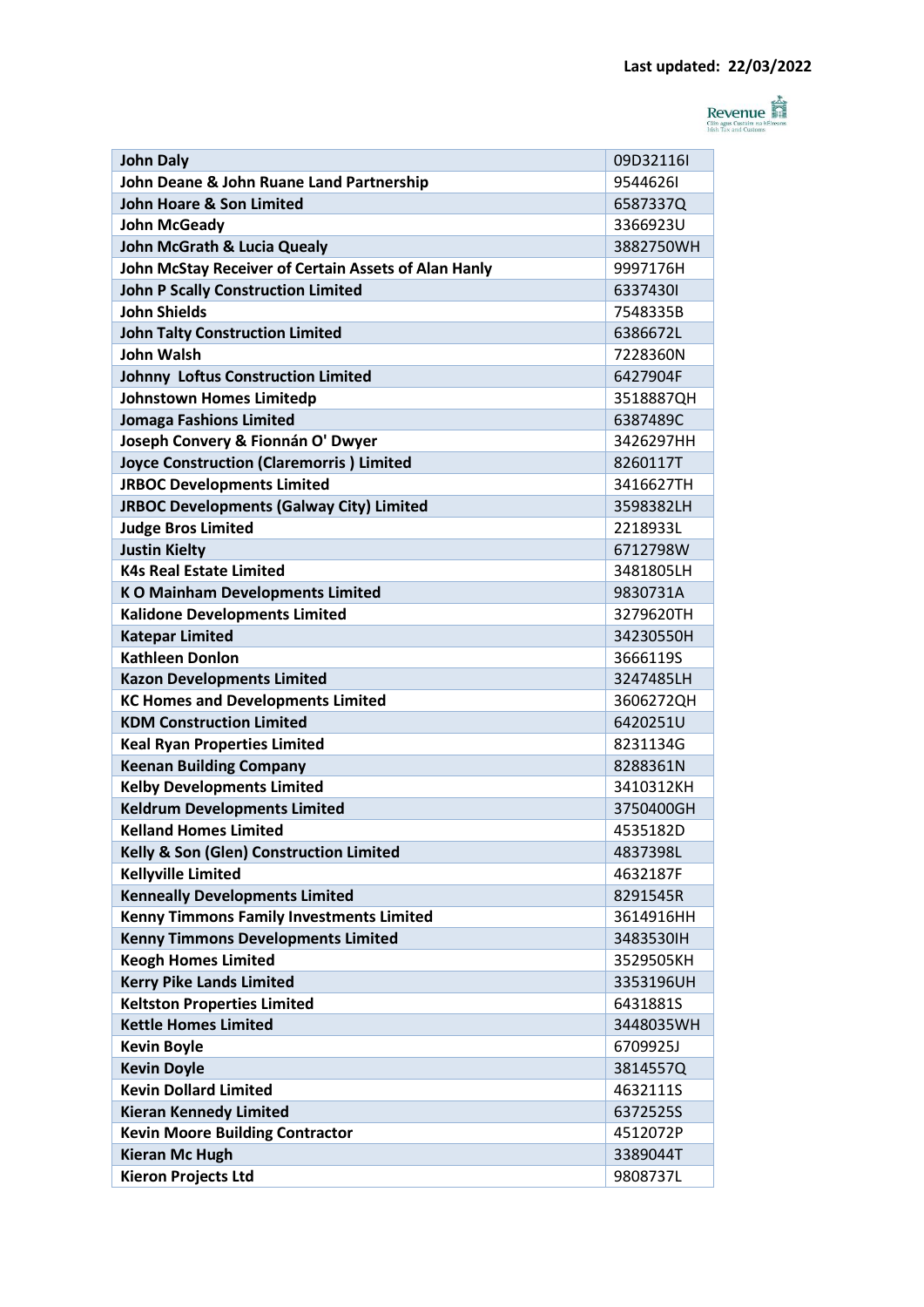

| <b>Kilbegnet Developments Limited</b>              | 9803435Q  |
|----------------------------------------------------|-----------|
| <b>Kilcaragh Green Developments Company</b>        | 6401731E  |
| <b>Kilcarn Developments Limited</b>                | 6418671H  |
| <b>Kildimo Development Limited</b>                 | 6547930C  |
| <b>Killark Residential Limited</b>                 | 3631115QH |
| <b>Killross Properties Limited</b>                 | 9656325R  |
| <b>Killiney Premier Developments Limited</b>       | 3488664IH |
| <b>Kilternan Property Limited</b>                  | 6431964W  |
| <b>Killycard Developments Limited</b>              | 3425692IH |
| <b>Kilway Developments</b>                         | 3507610IH |
| <b>Kimpton Vale Limited</b>                        | 8267240H  |
| <b>Kinat Developments Limited</b>                  | 3322736DH |
| <b>Kindross Limited</b>                            | 6338701S  |
| <b>Kingscroft Developments Limited</b>             | 6547810P  |
| <b>Kingsgate Property Developments Limited</b>     | 3377139RH |
| <b>Kinport Construction Limited</b>                | 3403126WH |
| <b>Kissane Developments Limited</b>                | 3561384IH |
| <b>Knockauduff Crest Homes Limited</b>             | 6396252S  |
| <b>Knocknalyre Limited</b>                         | 6341110M  |
| <b>Knockree Developments Limited</b>               | 3287191SH |
| <b>Knockstown Building &amp; Carpentry Limited</b> | 3547762JH |
| <b>Knoxpark Developments Limited</b>               | 3443793QH |
| <b>Krow Investments AK limited</b>                 | 3371537WH |
| <b>Kurdy Enterprises Limited</b>                   | 4657261F  |
| <b>Kurland Properties Limited</b>                  | 3449059SH |
| L & M McCabe Developments Limited                  | 6411715M  |
| La Vista Limited                                   | 8251924B  |
| <b>Lackadoon Developments Limited</b>              | 3457331EH |
| <b>Lagan Homes Ireland Limited</b>                 | 3506855KH |
| <b>Lagore Eco Develepments Limited</b>             | 3520272OH |
| <b>Land H Homes</b>                                | 3380218HH |
| <b>Landport Estates Limited</b>                    | 3484100LH |
| <b>Laragh Contracting Limited</b>                  | 45357301  |
| <b>Laurem Construction Limited</b>                 | 3261298RH |
| Laurence MC Loughlin Limited                       | 4531010A  |
| Laurence Whelan                                    | 3003111B  |
| <b>Laurelville Developments Limited</b>            | 3472447KH |
| <b>Latt Properties Limited</b>                     | 6549015D  |
| <b>Larry Kiernan Plant Hire Limited</b>            | 6582293U  |
| <b>LDC Developments Limited</b>                    | 9740686U  |
| Le Monde Holdings Limited                          | 65513881  |
| <b>Leacha Properties Limited</b>                   | 3318861HH |
| <b>Leading Homes Limited</b>                       | 3276801lH |
| <b>Leech Brothers Builders Limited</b>             | 63316780  |
| <b>Legendside Limited</b>                          | 3229772MH |
| <b>Legendstand Limited</b>                         | 3380556EH |
| <b>Legendstar Limited</b>                          | 3379019RH |
| <b>Lensfield Limited</b>                           | 3340793RH |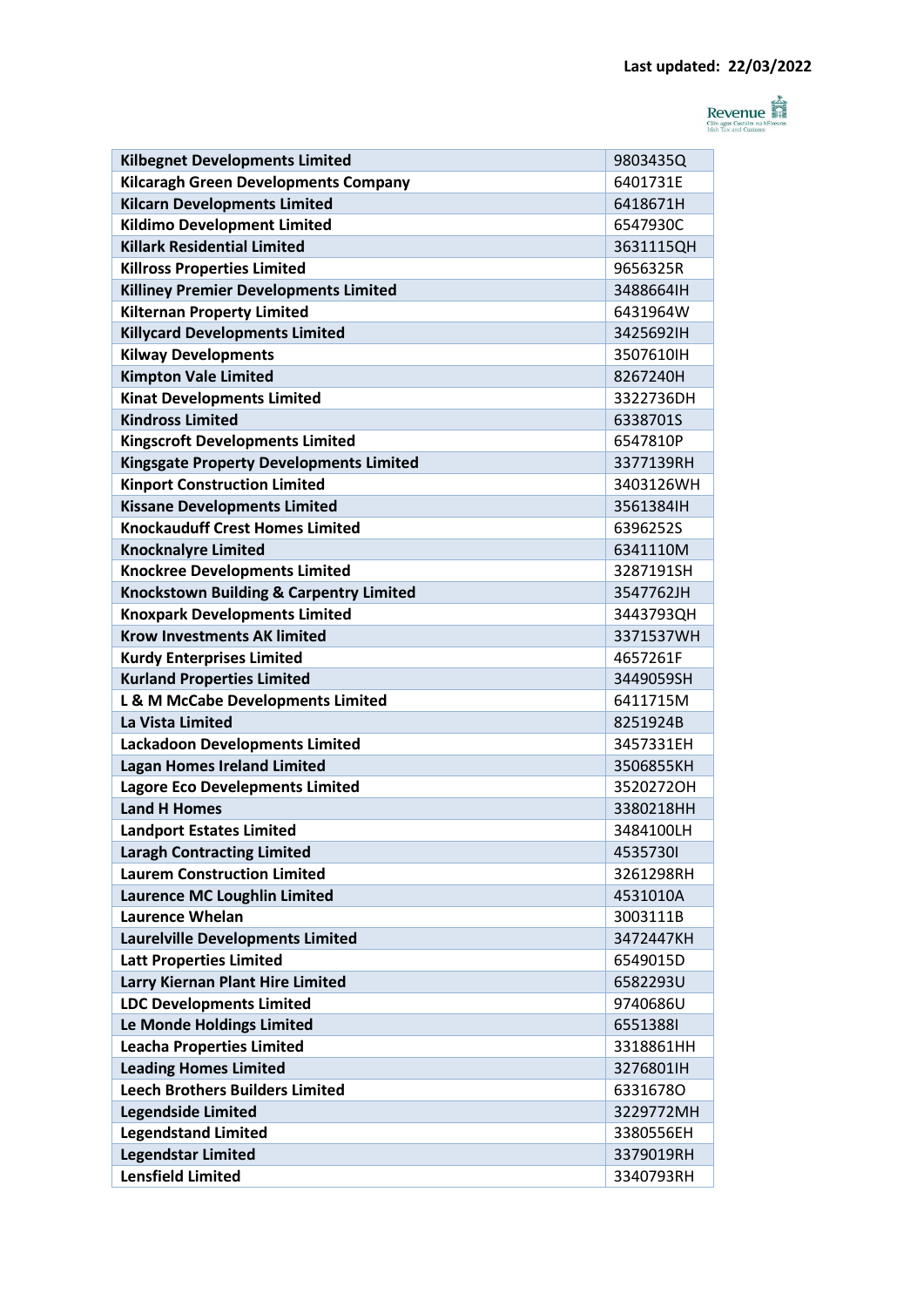

| <b>Leopold Square Limited</b>                        | 3486842TH |
|------------------------------------------------------|-----------|
| <b>Letterkenny Rosemount Homes Limited</b>           | 3398748NH |
| <b>Liam Carey Homes Limited/Carey Homes</b>          | 3451586HH |
| <b>Liam Harnedy</b>                                  | 3797566F  |
| Liam Malone & Pat Malone                             | 9524558F  |
| <b>Liam Neville Developments Limited</b>             | 6371706R  |
| <b>Limekin Construction (Galway) Limited</b>         | 3549536KH |
| <b>Lisdunvis Construction</b>                        | 3275023EH |
| <b>Lisquin Limited</b>                               | 2975788JH |
| <b>Loch Eala Ventures Limited</b>                    | 3525323HH |
| <b>Lodgevale Homes Limited</b>                       | 3253622EH |
| <b>Lostwell Limited</b>                              | 9729568B  |
| <b>Lotara Developments Limited</b>                   | 9762098C  |
| <b>Loughanure Developments Limited</b>               | 3800051HH |
| <b>Loughglynn Developments Limited</b>               | 3330905Q  |
| <b>Loughwood Contracting Limited</b>                 | 9737282C  |
| <b>Lucen Homes Limited</b>                           | 3406009KH |
| <b>Lucen Homes Buttevant Limited</b>                 | 3423890CH |
| <b>Lygon Developments</b>                            | 3491315AH |
| <b>Lyonshall &amp; Clancy</b>                        | 3736244NH |
| <b>Lyster Properties Limited</b>                     | 3418262PH |
| lucen Homes Mullavale Limited                        | 3425546UH |
| <b>Lyncon Properties</b>                             | 082860610 |
| M & B Dillon Builders Limited                        | 3403788WH |
| M & C Hynes Developments Limited                     | 9770855M  |
| M A Ryan & Sons Limited                              | 4623880S  |
| <b>M B Homes Limited</b>                             | 8249185A  |
| <b>M C G Developments Limited</b>                    | 3390421KH |
| <b>M Fitzgibbon Contractors Limited</b>              | 9822091R  |
| M Fitzgibbon Developments Limited                    | 3482789VH |
| M H C Property Holdings Limited                      | 3416203MH |
| <b>M Finn Contracting Limited</b>                    | 4735948D  |
| <b>MO F Construction Limited</b>                     | 63687441  |
| <b>M3 Direct Developments Ltd</b>                    | 3391626KH |
| <b>MA Tudor Investments Limited</b>                  | 3402993SH |
| <b>Madill Property Limited</b>                       | 3427114BH |
| <b>Maeda Homes Limited</b>                           | 3404437VH |
| <b>Magna Construction Limited</b>                    | 3307173VH |
| <b>Maguire Homes Limited</b>                         | 6427151F  |
| <b>Main Street Roofing Limited</b>                   | 3231936FH |
| <b>Malinglen Limited</b>                             | 3286153FH |
| <b>Manley Construction Limited</b>                   | 4814159M  |
| <b>Manley Developments Limited</b>                   | 3634405RH |
| <b>Manciano Limited</b>                              | 8210615F  |
| <b>Mantua Development Limited</b>                    | 3453341KH |
| <b>Mark Gilleece</b>                                 | 7207807M  |
| <b>Martin Donohue Snr &amp; Martin Donohue Jnr</b>   | 9549403N  |
| <b>Martin Donohue &amp; Son Developments Limited</b> | 8246420P  |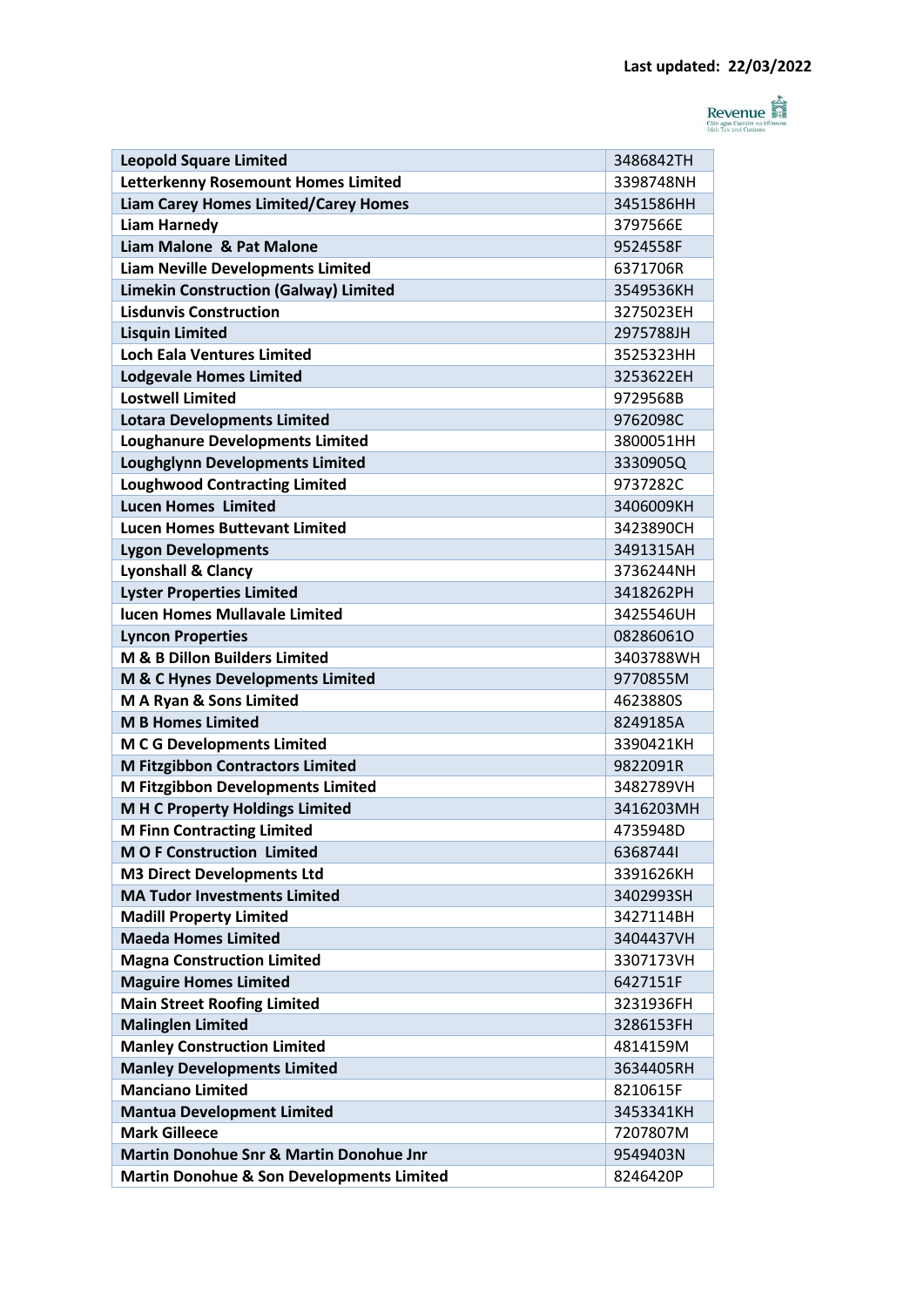

| <b>Marron Estates Limited</b>               | 63957540  |
|---------------------------------------------|-----------|
| <b>Martina Smith</b>                        | 6844883C  |
| <b>Martin Higgins</b>                       | 4861508D  |
| <b>Martin J. Gordon</b>                     | 2239016P  |
| <b>Martin Lernihan Construction Limited</b> | 9570693V  |
| <b>Martin McNern</b>                        | 2419262J  |
| <b>Martin Moran Builders(N) Limited</b>     | 09D04462W |
| <b>Martin Power Construction Limited</b>    | 6583233H  |
| Martin Ryan Gerard Ryan Michael Ryan        | 9542252G  |
| <b>Masonbrook Holdings Limited</b>          | 82181351  |
| <b>Massey Developments Limited</b>          | 3404831CH |
| <b>Maurice MC Cormack</b>                   | 2061435W  |
| <b>Maurice Mitchell</b>                     | 7331138N  |
| <b>Maurice Sheehy</b>                       | 5335173T  |
| <b>Matanza Limited</b>                      | 3227545OH |
| <b>Maynooth Eco Developments Limited</b>    | 3382691UH |
| <b>Mc Auliffe Bros Plastering</b>           | 96491060  |
| <b>Mc Caughey Homes Limited</b>             | 3419306OH |
| <b>Mc Court Investments Limited</b>         | 9806656B  |
| <b>McConway Homes Limited</b>               | 3679867MH |
| <b>Mc Garrell Reilly Homes</b>              | 8231691P  |
| MC Hugh & Gallagher Builders Limited        | 3284993QH |
| Mc Keogh Brothers (Ballina) Limited         | 4622920W  |
| <b>McPartlan Neighbourly Homes Limited</b>  | 6429374M  |
| <b>Mc Parland Bros (Ire) Limited</b>        | 4575371H  |
| <b>McCarthy &amp; Woulfe Limited</b>        | 4841675K  |
| <b>McParland Bros Builders Limited</b>      | 3243354WH |
| <b>MCS Civil Engineering Limited</b>        | 9765671V  |
| <b>Meath County Council</b>                 | 00172770  |
| <b>Meathamatic Limited</b>                  | 3631744BH |
| <b>Merlon Contractors Limited</b>           | 9771018C  |
| <b>Mersevcove Limited</b>                   | 3769052OH |
| <b>Merville Homes Limited</b>               | 6330189R  |
| <b>Michael Burke</b>                        | 5153886V  |
| <b>Michael Carty</b>                        | 1259077Q  |
| <b>Michael Goode Construction Limited</b>   | 3407001WH |
| <b>Michael Hanlon Builders Limited</b>      | 6372489R  |
| <b>Michael Kiely</b>                        | 2102618G  |
| <b>Michael Murphy</b>                       | 5054255H  |
| Micheál O'Shea                              | 2840125A  |
| <b>Middlethird Estate Limited</b>           | 2112287P  |
| <b>Mijos Developments Limited</b>           | 3519163CH |
| <b>Milanville Limited</b>                   | 3227573TH |
| <b>Millbrook Valley Limited</b>             | 9581977A  |
| <b>Millennium Surveys Limited</b>           | 6375814R  |
| <b>Millennial Homes Limited</b>             | 3476142IH |
| <b>Mill Road Estates Limited</b>            | 6364648P  |
| <b>Minay Limited</b>                        | 3243395NH |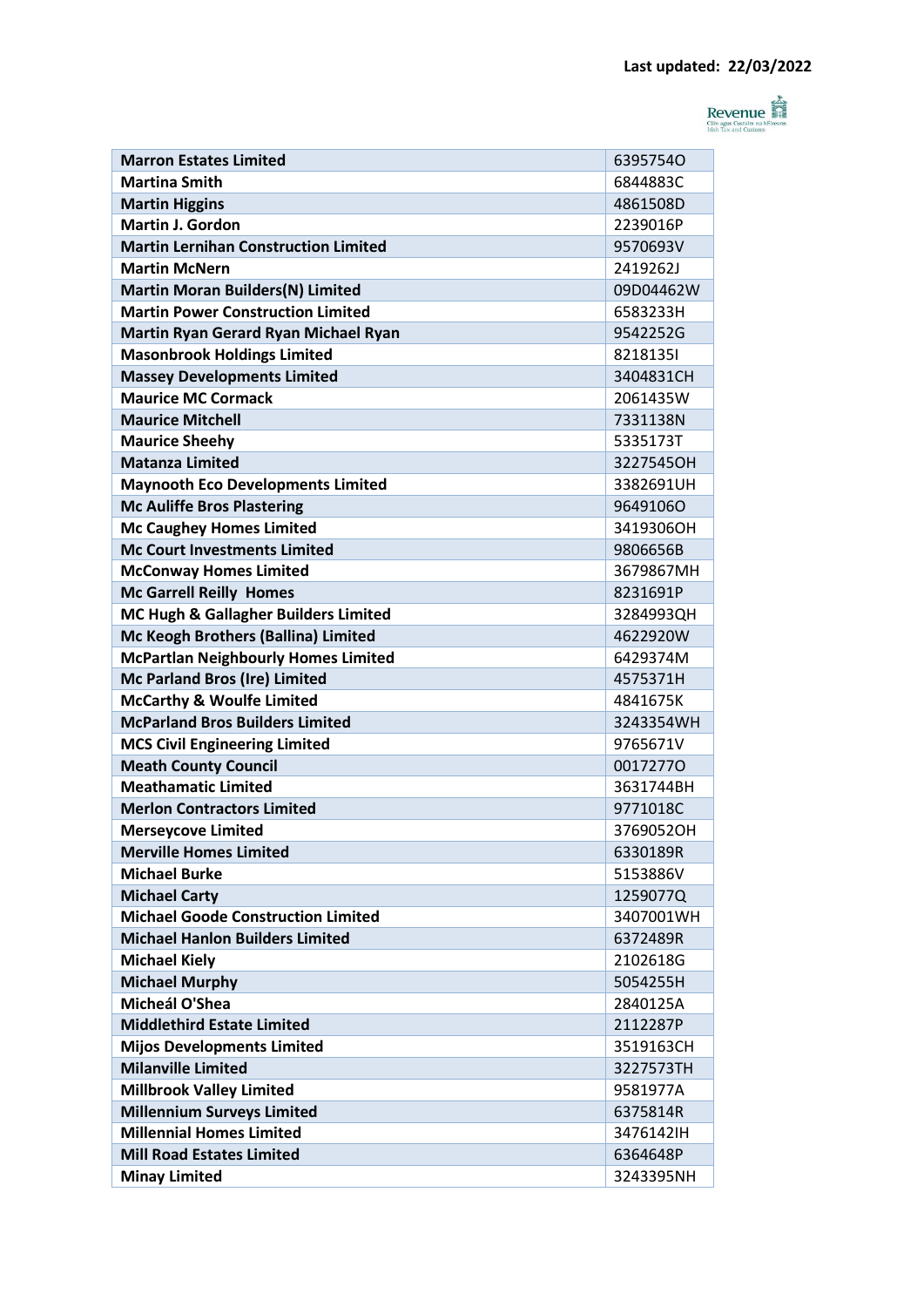

| <b>Mingus DAC</b>                               | 3596126GH |
|-------------------------------------------------|-----------|
| <b>Minoa Limited</b>                            | 6540214K  |
| <b>Mitchelstowndowns Construction Limited</b>   | 9799424T  |
| <b>MKN Developments Limited</b>                 | 95747891  |
| <b>MKN Properties Limited</b>                   | 8253105V  |
| <b>MMB Town and Country</b>                     | 9782629T  |
| <b>MMD Construction (Cork) Limited</b>          | 6362270F  |
| <b>Montane Properties Limited</b>               | 3433662SH |
| <b>Modcast Homes Limited</b>                    | 3561957GH |
| Moffett Investment Holdings Unlimited Company   | 9805843S  |
| <b>Monaleen 2b Estates Limited</b>              | 3704396IH |
| <b>Montpellier Developments Limited</b>         | 3611228RH |
| <b>Montpellier Drummin Developments Limited</b> | 3627200IH |
| <b>Monroe Street Developments Limited</b>       | 3542389LH |
| <b>Merlon Residential Limited</b>               | 3699340HH |
| <b>Merlot Civil Engineering Limited</b>         | 3599537TH |
| <b>Monobrio-DAC</b>                             | 3642617FH |
| <b>Monzino Developments Limited</b>             | 3533419QH |
| <b>Moortrim Limited</b>                         | 8272012V  |
| <b>Moran Park Homebuilders Limited</b>          | 3217277JH |
| <b>Mornington New Homes Limited</b>             | 3321109RH |
| <b>Morrissey Construction Limited</b>           | 6587830W  |
| <b>Mortimer We Re Back Limited</b>              | 3760900JH |
| <b>MOS Homes Carrigtwohill Limited</b>          | 3699568OH |
| <b>MOS Homes Limited</b>                        | 3555496KH |
| <b>Mountain Road Developments Limited</b>       | 3560955UH |
| <b>Mountain View Partnership</b>                | 9663913C  |
| <b>Mount Collins Homes Limited</b>              | 3462271QH |
| <b>Mowhan Designated Activity Company</b>       | 3577456UH |
| <b>Moybridge Construction Limited</b>           | 6420789T  |
| <b>Moycraft Developments Limited</b>            | 3607522SH |
| <b>MPD Property Developments Limited</b>        | 3482626QH |
| <b>MTE Stellar Homes Limited</b>                | 3743131OH |
| <b>Mulberry Properties Limited</b>              | 63384930  |
| <b>Mulberry Lane Limited</b>                    | 3471232HH |
| <b>Mulberryglen Limited</b>                     | 3386708IH |
| <b>Mullane Goggin Partnership</b>               | 9554543K  |
| <b>Murcom Construction LTD</b>                  | 3536990LH |
| Murnane & O' Shea Limited                       | 97871041  |
| <b>Murphy New Homes Banteer Limited</b>         | 1038797T  |
| <b>Muskerry Homes Limited</b>                   | 3408132TH |
| <b>Mwac Property Limited</b>                    | 3178039EH |
| <b>Mycete Homes Limited</b>                     | 6388413U  |
| <b>Mythen Construction Limited</b>              | 8213262N  |
| <b>Naas VS DAC T/A Capital Homes</b>            | 3242484HH |
| <b>Naul Properties Limited</b>                  | 3477969TH |
| <b>NCE Developments Limited</b>                 | 6326881H  |
| <b>Neco Construction Limited</b>                | 3516828NH |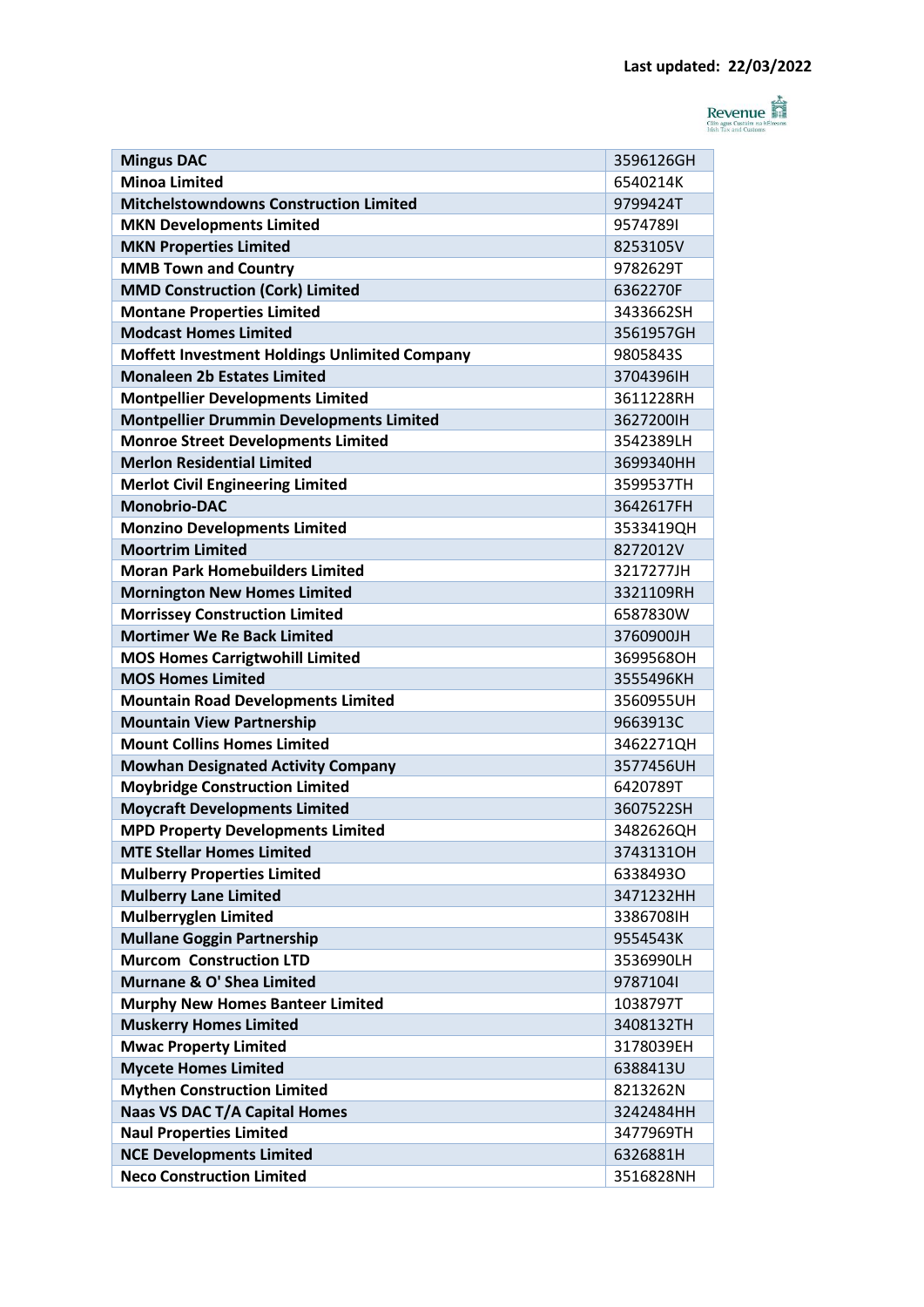

| <b>Nesselside Builders Limited</b>                  | 6567919D  |
|-----------------------------------------------------|-----------|
| <b>New Line Enterprises Limited</b>                 | 6437235R  |
| <b>Newshore Limited</b>                             | 3506533LH |
| <b>Newlyn Construction Limited</b>                  | 8261496M  |
| <b>Newlyn Developments Limited</b>                  | 8248543S  |
| <b>Newlyn Homes Limited</b>                         | 6401620S  |
| <b>Newpark Developments Ballina Limited</b>         | 6325000N  |
| <b>Newroundstone Development Management Limited</b> | 3439638FH |
| <b>Nexmon Limited</b>                               | 3444193UH |
| <b>Niall O'Connell Construction Limited</b>         | 6375266M  |
| <b>Nigel Clarke Developments</b>                    | 6438258L  |
| <b>Nikon Developments Limited</b>                   | 3273010IH |
| <b>NJ Doyne Construction (Ireland) Limited</b>      | 6356729T  |
| <b>NM Reid Developments Limited</b>                 | 64259701  |
| <b>Noel Cosgrave</b>                                | 34904920  |
| <b>Noel Heatley</b>                                 | 5363450E  |
| <b>Noel T. Leahy</b>                                | 5176243G  |
| <b>Nooan Properties Limited</b>                     | 3539520MH |
| <b>North City Builders Limited</b>                  | 4813450B  |
| O'Flynn Construction (Cabinteely) Limited           | 3318830TH |
| O'Flynn Construction (Kinsealy) Unlimited Company   | 3390890WH |
| <b>O Cualann Cohousing Alliance CLG</b>             | 3393836IH |
| <b>O'Flynn Construction (Kerry Pike) Limited</b>    | 3353196UH |
| O'Flynn Construction Co. Unlimited Company          | 3382108KH |
| <b>O'Hare Mc Govern (Construction) Limited</b>      | 6582936N  |
| O Leary & O Sullivan Dev Limited                    | 6323628D  |
| <b>O Leary International ULC</b>                    | 6545670P  |
| <b>Oakmire Construction Limited</b>                 | 8290815P  |
| <b>Oakway Homes</b>                                 | 2973688SH |
| <b>Oakmore Developments Limited</b>                 | 3603121DH |
| <b>OBR (Model Farm Road) Developments Limited</b>   | 3445809PH |
| <b>OBR Developments Limited</b>                     | 9804318R  |
| <b>O'Brien &amp; O'Flynn Unlimited Company</b>      | 0107759K  |
| O'Brien & O'Flynn (In Receivership)                 | 3286595OH |
| <b>O'Ceallaigh Westfield Limited</b>                | 6385980R  |
| <b>OCC Capital Limited</b>                          | 3606057MH |
| <b>O'Dwyer Homes Limited</b>                        | 9501513C  |
| <b>Old Court Investments Limited</b>                | 3340464VH |
| O'Leary & O' Sullivan Dev. (Cork) Limited           | 3267873JH |
| O'Leary & O'Sullivan Developments (Blarney) Limited | 6325901F  |
| <b>OLI Development Limited</b>                      | 3390353TH |
| <b>Oliver Tierney Construction Limited</b>          | 6358296B  |
| <b>Olofi Developments Limited</b>                   | 3457530KH |
| <b>O'Mahony Developments (T C) Limited</b>          | 3508359IH |
| <b>O'Mahony Development (G) Limited</b>             | 3230197LH |
| <b>O'Malley Construction Company</b>                | 08D23868U |
| <b>On Track Developments Limited</b>                | 3273064IH |
| <b>Orchard Eco Developments Limited</b>             | 3459259JH |
|                                                     |           |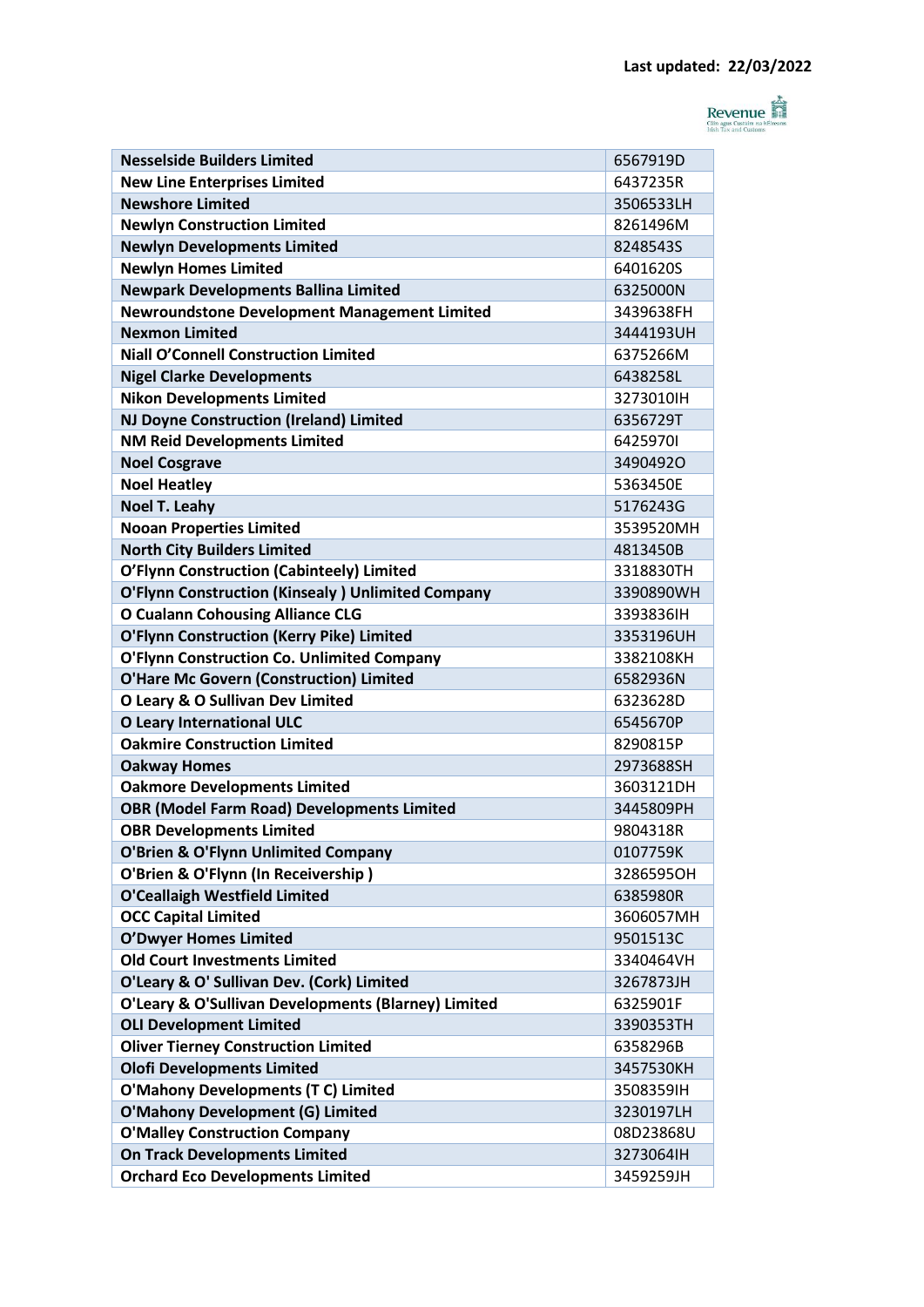

| <b>Ortello Holdings Limited</b>                              | 03549352AH |
|--------------------------------------------------------------|------------|
| <b>Pike Construction Limited</b>                             | 6570462B   |
| <b>Orivo Properties Limited</b>                              | 9852735H   |
| <b>Orsetto Holdings Limited</b>                              | 3471231FH  |
| <b>Osprey Construction Limited</b>                           | 3442097OH  |
| <b>Owen Corcoran</b>                                         | 7013924L   |
| <b>Owenass Developments Ireland Limited</b>                  | 9659828M   |
| P & S Moore Developments Limited                             | 3272942GH  |
| P C S Developments Limited                                   | 3560511HH  |
| <b>PC Quality Homes Limited</b>                              | 3504569WH  |
| <b>P K D Construction</b>                                    | 6383876M   |
| <b>P M E Donnelly Limited</b>                                | 8D14740F   |
| P.K.& Son Limited                                            | 2738020N   |
| <b>Paddy Raggett Homes Limited</b>                           | 8207809B   |
| <b>Padraic Cawley &amp; Sons Limited</b>                     | 95801340   |
| <b>Pap Craanford Developments Limited</b>                    | 3387120CH  |
| <b>Pat Mc Elhinney Homes Limited</b>                         | 6431516S   |
| <b>Patrick Dowling &amp; Son Ltd</b>                         | 6575028K   |
| <b>Patrick J Brennan</b>                                     | 8597719G   |
| <b>Patrick Loftus</b>                                        | 3834825E   |
| <b>Patrick McBride</b>                                       | 5222986J   |
| Patrick McLaughlin & Majella McLaughlin                      | 3457091KH  |
| <b>Patrick Pidgeon</b>                                       | 2359078K   |
| <b>Paul Doherty Construction Limited</b>                     | 3400583MH  |
| <b>Paul Sweeney</b>                                          | 7130856B   |
| <b>Pavement Investments Limited</b>                          | 9699237N   |
| <b>Peak Properties Limited</b>                               | 6383574T   |
| <b>Pearse Street Investments Limited</b>                     | 03527960BH |
| <b>Pecanroad Limited</b>                                     | 03474462QH |
| <b>Penbo Construction Limited</b>                            | 9502722Q   |
| <b>Pentico Contracting Limited</b>                           | 9667617S   |
| <b>Peter and Catherine Burns</b>                             | 9548366F   |
| Peter Coyne & Liam O'Toole                                   | 9560859A   |
| <b>Peraghon Limited</b>                                      | 3641035BH  |
| PH Dak Development Limited                                   | 3325542FH  |
| Pierse Developments Blackrock (In Receivership)              | 97792711   |
| <b>Pivotal Construction Limited</b>                          | 9800577V   |
| PJ & EJ Doherty Limited                                      | 27384041   |
| <b>PJ Hayes Construction Limited</b>                         | 8244012N   |
| PJ Hayes Donal Hayes Denis Hayes Noel Hayes Sheila O'Brien   | 3693387DH  |
| <b>P Salter Construction Limited</b>                         | 6439956R   |
| <b>PMW Plastering Limited</b>                                | 6438744U   |
| <b>Poinsetta Properties Limited</b>                          | 63972760   |
| <b>Poinsetta Properties Limited (In Receivership)</b>        | 3286579QH  |
| <b>Point Developments &amp; Engineering Services Limited</b> | 3435789GH  |
| <b>PÓL Chasing &amp; Construction Limited</b>                | 3394643CH  |
| PÓL Concrete Cutting Holdings Limited                        | 6423841K   |
| Porchavodda Construction Ltd T/A Dunne Construction Limited  | 3280174GH  |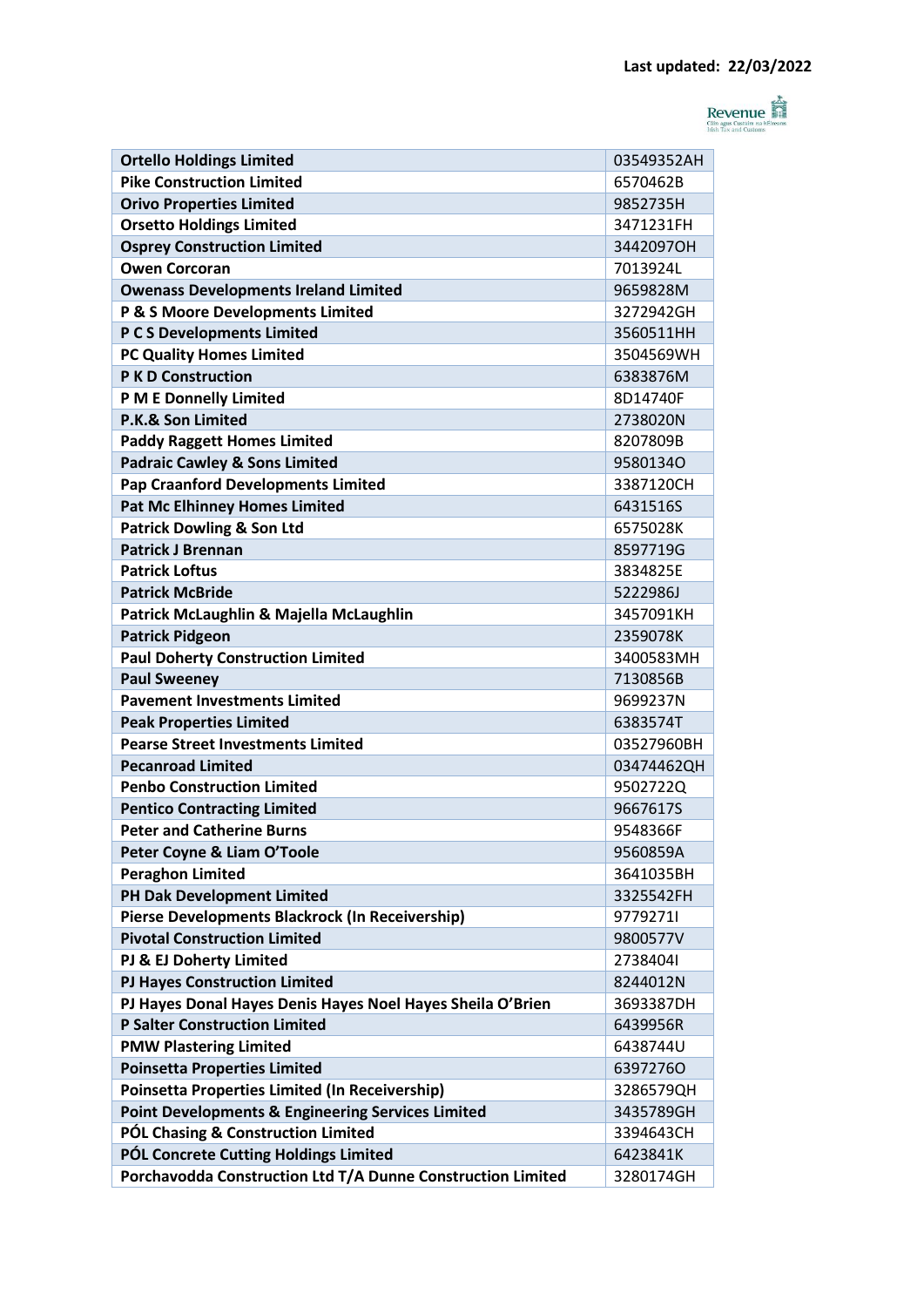

| <b>Port Douglas Contractors Limited</b>                | 8298927U  |
|--------------------------------------------------------|-----------|
| <b>Premier Dwellings Limited</b>                       | 3565181OH |
| <b>Priority Roofing &amp; Cladding Limited</b>         | 9738850S  |
| <b>Puelo Limited</b>                                   | 3227500PH |
| <b>Q and M Construction Limited</b>                    | 3586263KH |
| <b>Questview Construction</b>                          | 6398166M  |
| R & W Kelly Limited                                    | 6383676E  |
| <b>R C L Construction Limited</b>                      | 3436570FH |
| R J Walsh Projects (Cork) Limited                      | 8285901E  |
| <b>R P C Construction Limited</b>                      | 9645035U  |
| <b>Raggett Construction Limited</b>                    | 6339238D  |
| Raheen Woods Developments (Athenry) Limited            | 3530058SH |
| <b>Rahona Developments Limited</b>                     | 64208050  |
| <b>Rainbow Partnership</b>                             | 3882750WH |
| <b>Rathbrae Land Limited</b>                           | 3236619SH |
| <b>Ranlane Limited</b>                                 | 3451889CH |
| <b>Ravenshall Developments Limited</b>                 | 6547200L  |
| Raymond McNamara & Mary McNamara                       | 9555516M  |
| Ray Gareth Ian Alan George Colin Stanley Partners      | 9577968A  |
| <b>Rebec Construction Limited</b>                      | 9666959S  |
| <b>Redbarn (Youghal) Construction Limited</b>          | 3426177UH |
| <b>Redbarn Ventures Limited</b>                        | 3559223SH |
| <b>Red Rock BPRKH Limited</b>                          | 3511729JH |
| <b>Regem Developments Limited</b>                      | 3469477CH |
| <b>Reimas Developments Limited</b>                     | 3323680HH |
| <b>Republic Land Development Limited</b>               | 3202689BH |
| <b>Resource Five Limited</b>                           | 6353592D  |
| <b>RFM Construction Limited</b>                        | 9809077A  |
| <b>Richard Berry Construction Limited</b>              | 6323619C  |
| <b>Richard Walsh</b>                                   | 3817801Q  |
| <b>Richie Lynagh Construction Limited</b>              | 3235654PH |
| <b>Ridgeway Hall Limited</b>                           | 3626567BH |
| <b>Ridgeway Homes Limited</b>                          | 6320090P  |
| <b>Rimford Developments Limited</b>                    | 8203658J  |
| <b>Riverrun Developments Limited</b>                   | 3241840VH |
| <b>RKH Developments Limited</b>                        | 3469933CH |
| <b>RKS Construction Limited</b>                        | 3412051SH |
| <b>RM Ryan Construction Limited</b>                    | 3437560HH |
| <b>Robeco Construction Limited</b>                     | 9808252K  |
| <b>Rochmont Developments Limited</b>                   | 3408573DH |
| <b>Rock Gate Property Developments limited</b>         | 3478963MH |
| <b>Rockacre Properties Limited</b>                     | 3263472RH |
| Rockridge Developments limited & Lorp Building Limited | 3445387PH |
| <b>Rockspring Developments Limited</b>                 | 6328585N  |
| <b>Rockture 1 Limited</b>                              | 3439647GH |
| <b>Rockfield New Homes Springmount Limited</b>         | 3694702NH |
| <b>Rodney Cronin</b>                                   | 6871667W  |
| <b>Roshca Developments Limited</b>                     | 6403722N  |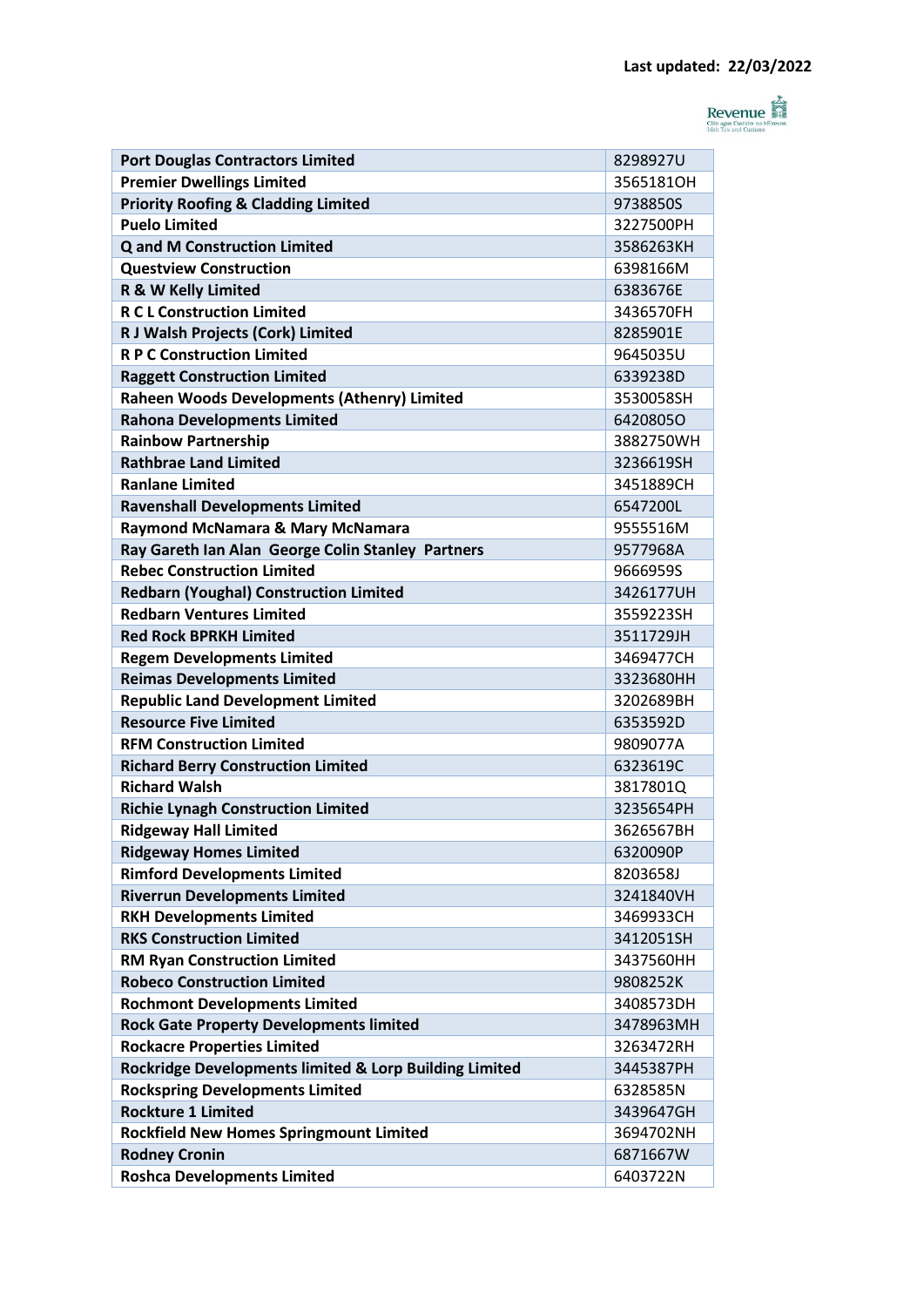

| <b>Rosmor Investments Limited</b>                                                | 3337753LH |
|----------------------------------------------------------------------------------|-----------|
| <b>Ross Building &amp; Maintenance Solutions Limited</b>                         | 9668960N  |
| <b>Rosshaven Developments Limited</b>                                            | 3570737QH |
| <b>Rostova Limited</b>                                                           | 3282365AH |
| <b>Roxtip Limited</b>                                                            | 3382517EH |
| <b>RPG Properties Limited</b>                                                    | 3458075RH |
| <b>RQB (Diswellstown)Limited (In Receivership)</b>                               | 9810419J  |
| <b>Ruden Homes Limited</b>                                                       | 6575134J  |
| <b>Rush Park Developments Limited</b>                                            | 3398263MH |
| <b>Rycroft Homes Limited</b>                                                     | 3507083LH |
| <b>Ryefield Construction Limited</b>                                             | 9649824V  |
| <b>RYNO Developments Limited</b>                                                 | 8263352V  |
| <b>S &amp; K Carey Limited</b>                                                   | 6548046J  |
| <b>S E Construction (Kent) Limited</b>                                           | 6550691E  |
| <b>S Gaffney &amp; Son Limited</b>                                               | 6341526U  |
| Sammon Developments Aughnasheelin Limited                                        | 8294211D  |
| <b>Sandyford House Redevelopment Limited</b>                                     | 3437619OH |
| <b>Sathel Limited</b>                                                            | 9842805T  |
| <b>Savalside Limited</b>                                                         | 3597028LH |
| <b>Saverne Developments Limited</b>                                              | 3610963TH |
| <b>Scandinavian Homes Limited</b>                                                | 6575078C  |
| <b>S C O'Donnell Builders</b>                                                    | 2660174L  |
| <b>Scotpark Limited</b>                                                          | 3397640LH |
| <b>SDR Construction Limited</b>                                                  | 3325541DH |
| <b>Seabate Limited</b>                                                           | 3433373LH |
| <b>Seamus Higgins Contractors Limited</b>                                        | 8279075L  |
| <b>Seamus Smith Construction Limited</b>                                         | 3283807LH |
| <b>Sean &amp; Anita Driver</b>                                                   | 9562450W  |
| <b>Sean Hughes</b>                                                               | 7264574N  |
| Sean Madden                                                                      | 3511499P  |
| Sean MC Carthy & Sons (Lixnaw) Limited                                           | 4710617M  |
| <b>Sean Naughton</b>                                                             | 7250067Q  |
| <b>Sean Rothwell Construction Limited</b>                                        | 9803917L  |
| <b>Shankill Construction Limited</b>                                             | 9808405J  |
| <b>Shannon Shore Rooskey Limited</b>                                             | 3329080NH |
| <b>Shannon Homes Blackrock Limited</b>                                           | 8296380N  |
| <b>Shannon Homes (Drogheda) Limited</b>                                          | 8200206F  |
| <b>Shannon Homes Construction</b>                                                | 6401370V  |
| <b>Shanross Limited</b>                                                          | 3431514QH |
|                                                                                  | 6557410F  |
| Shelester Properties Ltd /J Fitzgerald & N.Browne<br><b>Sherman Oaks Limited</b> | 6327085L  |
|                                                                                  | 3330663VH |
| <b>Sherwood Homes (Ratoath) Limited</b>                                          |           |
| <b>Sheville Property Development Limited</b>                                     | 3592003QH |
| <b>Showglade Limited</b>                                                         | 9773525G  |
| <b>Sienaville Limited</b>                                                        | 3760507HH |
| <b>Silaro Limited</b>                                                            | 3003019QH |
| <b>Silver Willow Limited</b>                                                     | 3597153OH |
| <b>Silvervale Developments Limited</b>                                           | 3242043AH |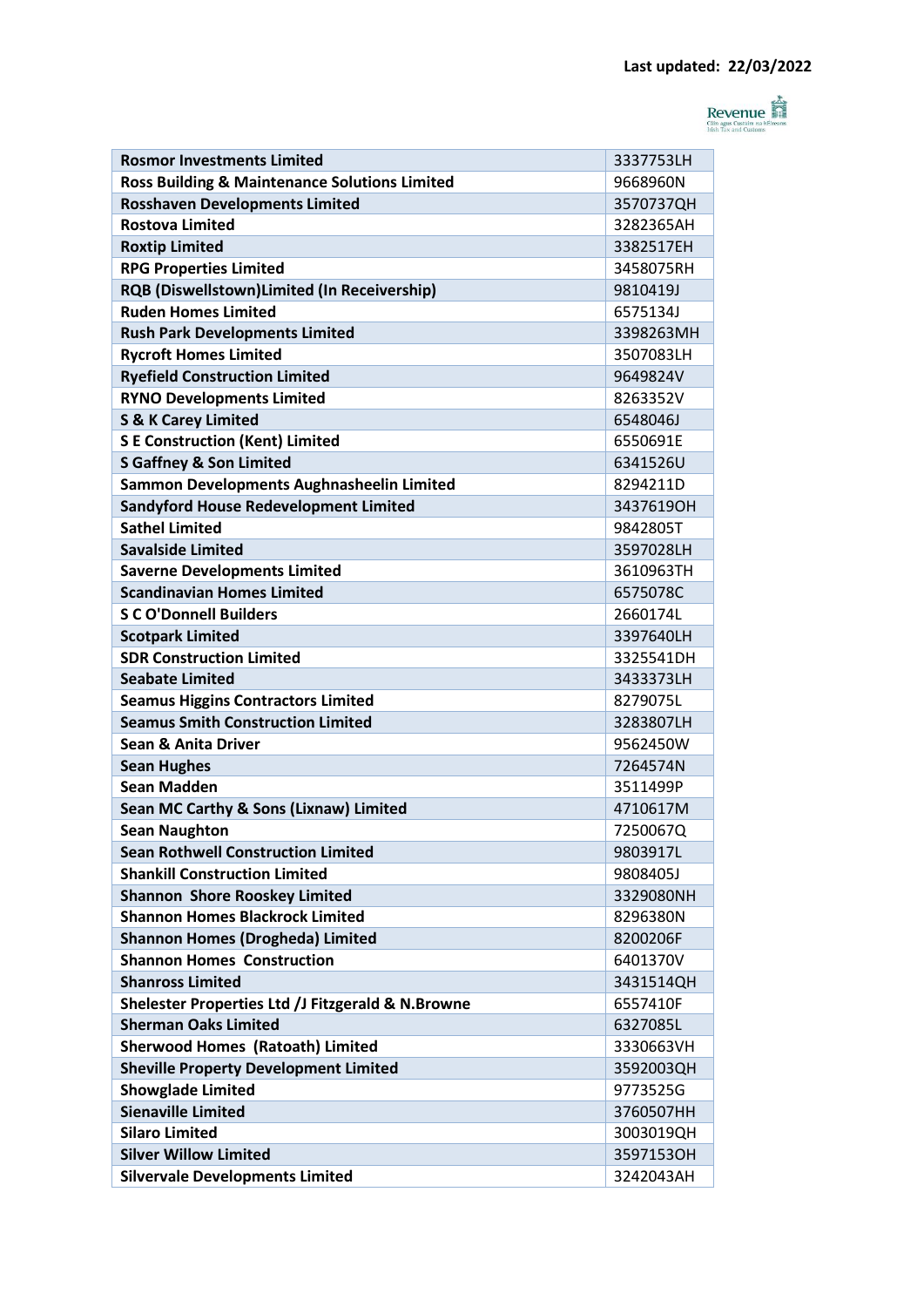

| <b>Singland Homes Limited</b>                        | 4624102V   |
|------------------------------------------------------|------------|
| <b>SJR Developments Limited</b>                      | 3312469AH  |
| <b>SKIPVALE Limited</b>                              | 3344012GH  |
| <b>Sky Blue Homes Limited</b>                        | 9848433P   |
| Sliabh Dha Ean Teoranta Limited                      | 3400470WH  |
| <b>SMD Property Group Limited</b>                    | 3383739EH  |
| <b>SME Construction Limited</b>                      | 3321924WH  |
| <b>SMG Formwork Limited</b>                          | 9729762U   |
| <b>Solemia Limited</b>                               | 3389135CH  |
| <b>Somerton Residential DAC</b>                      | 34667390H  |
| <b>Somerton II Residential DAC</b>                   | 3664501lH  |
| Sona                                                 | 3457091KH  |
| <b>Sonlee Properties</b>                             | 3235042HH  |
| <b>Sorohan Builders Limited</b>                      | 08D90223N  |
| <b>Sorrentoville Developments Limited</b>            | 3708717WH  |
| <b>Southport New Homes Limited</b>                   | 3334645QH  |
| <b>South Oriel Lands Limited Partnership</b>         | 3378012VH  |
| <b>SPDD Properties Limited</b>                       | 3478138FH  |
| <b>Springwood Limited</b>                            | 6577729E   |
| <b>ST James Development Limited(In Receivership)</b> | 9786753R   |
| ST. Marnock's Bay Designated Activity Company        | 3463016FH  |
| <b>ST. Marnock's II DAC</b>                          | 3470603LH  |
| <b>Stamullen Properties Limited</b>                  | 3576132MH  |
| <b>Stanta Developments Unlimited Company</b>         | 3442654UH  |
| <b>Starlingbrook Limited</b>                         | 3390403IH  |
| <b>Station Construction Limited</b>                  | 6556553W   |
| <b>Steerpoint Properties Limited</b>                 | 8275950L   |
| <b>Stennock Limited</b>                              | 3391355FH  |
| <b>Stephen Greaney</b>                               | 7589099V   |
| <b>Stocking Homes Limited</b>                        | 03463873DH |
| <b>Stonecrest Construction Limited</b>               | 3043702FH  |
| <b>Stringblue Limited</b>                            | 3754475LH  |
| <b>Superior Passive Construction Limited</b>         | 3621876MH  |
| <b>Swallow Building &amp; Construction Limited</b>   | 3672686TH  |
| <b>Syndicate Developments Limited</b>                | 3709322EH  |
| T & F Peare Construction and Development             | 9657637S   |
| <b>T Looney Building &amp; Joinery Limited</b>       | 4658274T   |
| <b>T Peare &amp; Sons Limited</b>                    | 4880119W   |
| <b>TP Mullaney Building Contractors Limited</b>      | 82714201   |
| <b>Taaffe Egan Developments Limited</b>              | 3422419VH  |
| Tandy's Lane 1 Residential Limited                   | 3686917PH  |
| <b>Taranman Limited</b>                              | 4809609N   |
| <b>Targeted Investment Opportunities ICAV</b>        | 3193783WH  |
| <b>TCLA Developments Limited</b>                     | 3317224SH  |
| <b>Teamar Property Developments Limited</b>          | 8278124Q   |
| <b>Ted McCarthy Construction Limited</b>             | 64148151   |
| <b>Templeco Limited</b>                              | 33941730H  |
| <b>Templemont Developments Limited</b>               | 3466511HH  |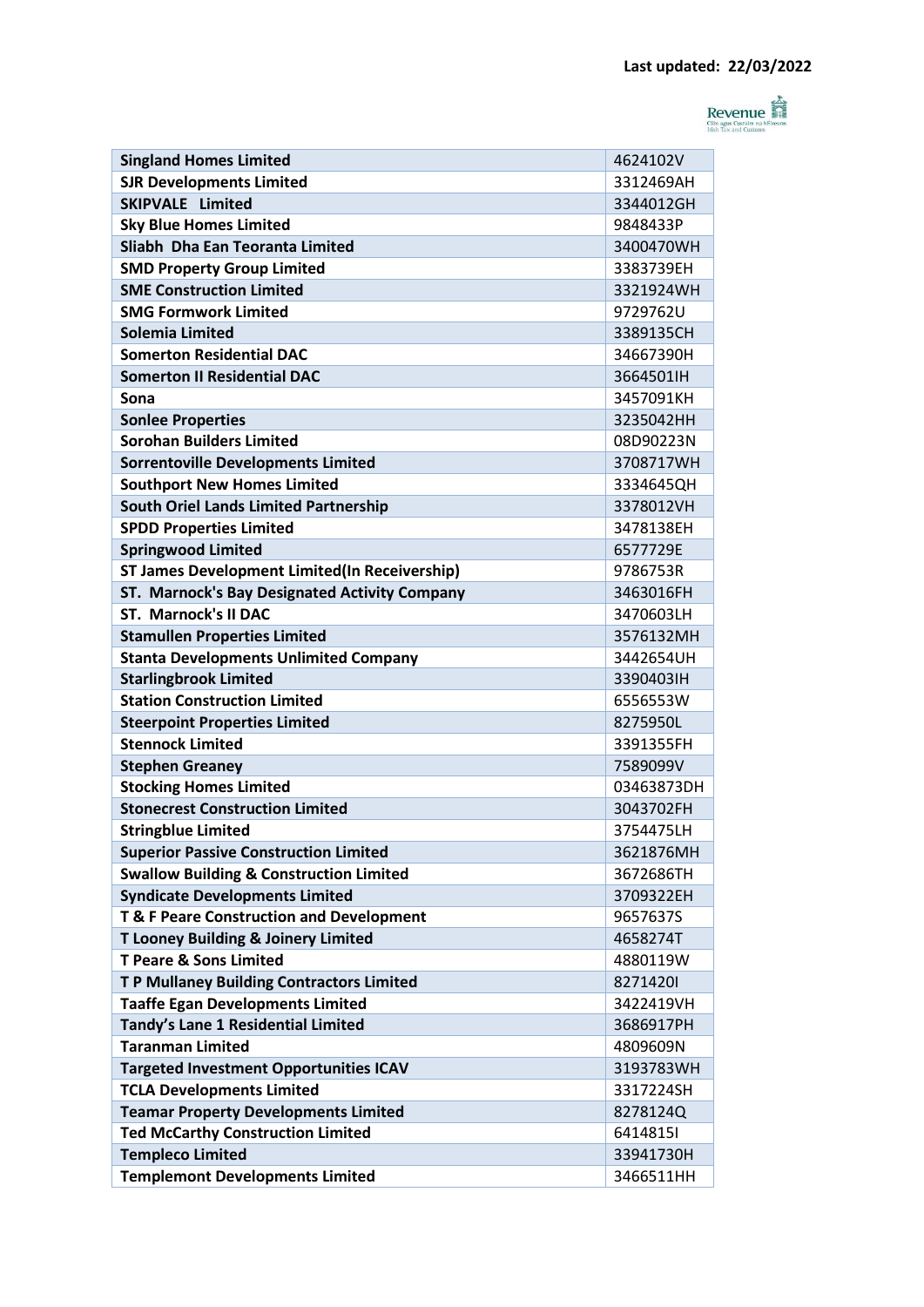

| <b>Teremok Construction &amp; Developments Limited</b>    | 3090196IH |
|-----------------------------------------------------------|-----------|
| <b>Terenure Development Company Limited</b>               | 3320643JH |
| <b>Terence Higgins</b>                                    | 5073493H  |
| <b>Terra Nua</b>                                          | 6437235R  |
| Texel Properties Limited T/A Centurion Homes              | 3329433UH |
| The Abbeyfort Limited Partnership                         | 3507807EH |
| <b>The Ardee Partnership</b>                              | 3587114VH |
| The Ashfield College Partnership                          | 3469015KH |
| The Kinsealy Lane Partnership                             | 3617779PH |
| The Noonan Construction Company Limited                   | 09D51206R |
| <b>The Skerries Road Partnership</b>                      | 3580773DH |
| <b>The Shoreline Partnership</b>                          | 3643209SH |
| <b>Thomas Agnew &amp; Sons Limited</b>                    | 4761668S  |
| <b>Thomas Clarke</b>                                      | 3102308W  |
| <b>Thomas Dixon</b>                                       | 3220181K  |
| <b>Thomas Donovan</b>                                     | 3990716W  |
| <b>Thomas Donovan Construction Limited</b>                | 8295479E  |
| <b>Thomas Gibbons and Sons Developments Limited</b>       | 6418241F  |
| <b>Thomas Leahy</b>                                       | 5134959p  |
| <b>Thomas Kelly &amp; Sons Limited</b>                    | 8278485C  |
| <b>Thomas Maloney Builders Limited</b>                    | 22237961  |
| <b>Thomas McGrath</b>                                     | 77112910  |
| <b>Thoval Properties Limited</b>                          | 6547866T  |
| <b>Tierra Limited</b>                                     | 8206365J  |
| <b>Timbertech Homes Limited</b>                           | 6386791T  |
| <b>Tinnahinch Construction Limited</b>                    | 3408780IH |
| <b>Timulex Limited</b>                                    | 3537981PH |
| Timothy O'Sullivan & Hazel O'Sullivan                     | 9740854P  |
| <b>Tiverton Limited</b>                                   | 3494796LH |
| <b>Tolmac Construction Limited</b>                        | 09D72713L |
| <b>Tom Gallahue</b>                                       | 5305369S  |
| <b>Tom Grace &amp; Sons Limited</b>                       | 4620738A  |
| <b>Tom Mc Nicholas Builders Limited</b>                   | 8274233B  |
| <b>Tommie Mullaney</b>                                    | 4596872A  |
| <b>Tony Gaughan Construction And Property Development</b> | 3331399MH |
| <b>Topm Developments Limited</b>                          | 3510392SH |
| <b>Torca Developments</b>                                 | 3232950EH |
| <b>Townpark Estates Limited</b>                           | 9D56021H  |
| <b>Tower Homes Developments</b>                           | 6420972K  |
| <b>Trevor Eccleston Construction Limited</b>              | 63494280  |
| <b>Trinity Homes Limited/NABOB</b>                        | 3262778NH |
| <b>Tullamore Vita Stilo Limited</b>                       | 3503707DH |
| <b>Tullyagan Developments Limited</b>                     | 3708081DH |
| <b>Tullyagan Homes Limited</b>                            | 3708072CH |
| <b>Tullyallen Builders Limited</b>                        | 9571307S  |
| <b>Tumrud Developments Limited</b>                        | 9662995C  |
| <b>Turnkey Development Limited</b>                        | 6354604M  |
| <b>Two Mile House Construction Limited</b>                | 3196189CH |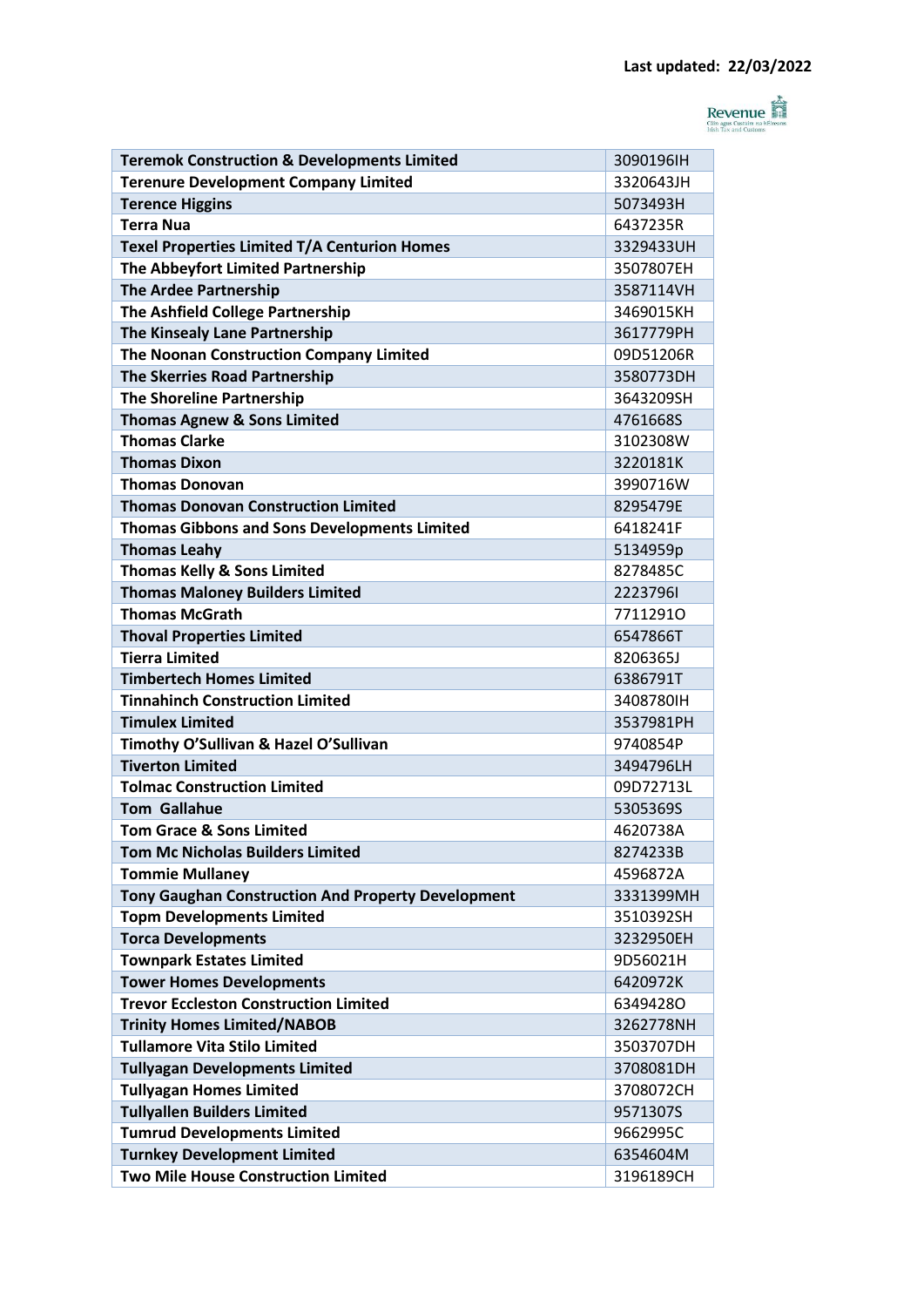

| <b>Ultra Dawn Limited</b>                                                         | 3474057HH |
|-----------------------------------------------------------------------------------|-----------|
| <b>Urban Life Developments Limited</b>                                            | 32888330H |
| <b>Urban Living Developments Limited</b>                                          | 3703135VH |
| <b>Urban Pulse (Bayside) Limited</b>                                              | 3226744PH |
| <b>Ursula Homes Limited</b>                                                       | 3449408RH |
| <b>Unicorn Real Estate Limited</b>                                                | 3520247PH |
| <b>Vapsun Limited</b>                                                             | 3275982KH |
| <b>Venmar Investments Limited</b>                                                 | 3410462GH |
| <b>Veronaville Developments Limited</b><br><b>Vertus Homes Limited</b>            | 3553500LH |
|                                                                                   | 3664207IH |
| <b>Vesta Capital Limited</b>                                                      | 3640213RH |
| V and P Mathews Development Limited                                               | 6374259K  |
| <b>Victreebel Investments Limited</b>                                             | 3726797CH |
| <b>Vincent and Philomena Mathews Partnership</b><br><b>Victoria Homes Limited</b> | 9694273P  |
| <b>Vimovo Construction Limited</b>                                                | 98530640  |
| <b>Vincent Cronin Senior</b>                                                      | 3281459EH |
|                                                                                   | 1349673K  |
| <b>Vincentia Investments Limited</b>                                              | 3382797NH |
| <b>Vinro Limited</b>                                                              | 6420815R  |
| <b>Viscount Securities Unlimited Company</b>                                      | 09D58069N |
| <b>V.R.G. Developments Limited</b>                                                | 96613641  |
| <b>VVC Developments Limited</b>                                                   | 3732617GH |
| <b>Wakeward Limited</b>                                                           | 3606349CH |
| <b>Walshestown Meadows Limited</b>                                                | 3389128FH |
| <b>Walshe &amp; Bourke Builders Limited</b>                                       | 8278271G  |
| <b>Waterlane Developments Limited</b>                                             | 6400350K  |
| <b>Wayne O'Dwyer</b>                                                              | 6741270Q  |
| <b>Wardrop Technical Services Limited</b>                                         | 8227043E  |
| <b>Welconcorde Property Limited</b>                                               | 3421986FH |
| <b>Wendy Gallahue</b>                                                             | 6865501C  |
| <b>Westar Homes Limited</b>                                                       | 3345320WH |
| <b>Westin Homes Limited</b>                                                       | 3342118MH |
| <b>Westside Radon Services</b>                                                    | 6370119U  |
| <b>Weststate Limited</b>                                                          | 3215951JH |
| <b>Wexcon Developments Limited</b>                                                | 9568957R  |
| <b>Whitebon Developments Limited</b>                                              | 8244471W  |
| <b>Whitemaple Developments Limited</b>                                            | 6326106L  |
| <b>Wicklow Cosy Homes 2015 Limited</b>                                            | 3414009GH |
| <b>Willow Way Construction Limited</b>                                            | 3741264AH |
| <b>Willowbur Limited</b>                                                          | 3784997NH |
| <b>Winsac Limited</b>                                                             | 4813817T  |
| <b>Winterbrook Homes (Foxrock) Limited</b>                                        | 3510353IH |
| <b>Winterbrook Limited</b>                                                        | 3279573NH |
| <b>Wm Neville &amp; Sons Construction</b>                                         | 6592941M  |
| <b>Wonderglade Unlimited Company</b>                                              | 2977110EH |
| <b>Woodfirm Limited</b>                                                           | 3593699PH |
| <b>Woodfort -CFS Limited</b>                                                      | 3376778AH |
| <b>Woodhaven Developments Limited</b>                                             | 3278432NH |